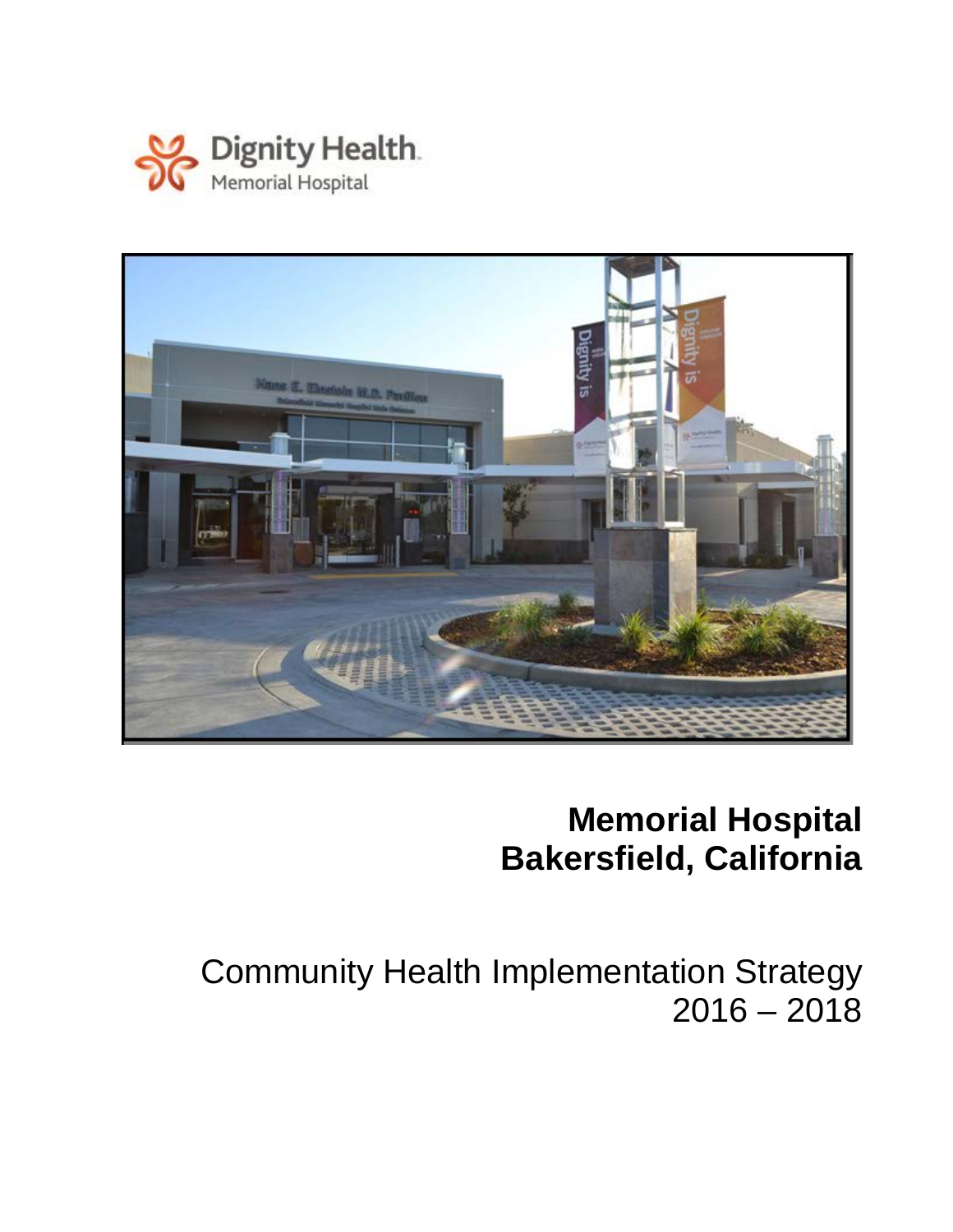## **TABLE OF CONTENTS**

| <b>Executive Summary</b>                                        |    |
|-----------------------------------------------------------------|----|
| <b>Mission, Vision, and Values</b>                              | 4  |
| Our Hospital and Our Commitment                                 | 5  |
| <b>Description of the Community Served</b>                      | 6  |
| <b>Implementation Strategy Development Process</b>              |    |
| <b>Community Health Needs Assessment Process</b>                | 9  |
| <b>CHNA Significant Health Needs</b>                            | 9  |
| Creating the Implementation Strategy                            | 13 |
| Planning for the Uninsured/Underinsured Patient Population      | 13 |
| 2016-2018 Implementation Strategy                               |    |
| Strategy and Program Plan Summary                               | 15 |
| Anticipated Impact                                              | 17 |
| <b>Planned Collaboration</b>                                    | 17 |
| Program Digests                                                 | 17 |
| <b>Appendix A: Board of Directors and Committee Rosters</b>     | 27 |
| <b>Appendix B: Other Programs and Non-Quantifiable Benefits</b> | 29 |
| <b>Appendix C: Financial Assistance Policy Summary</b>          | 31 |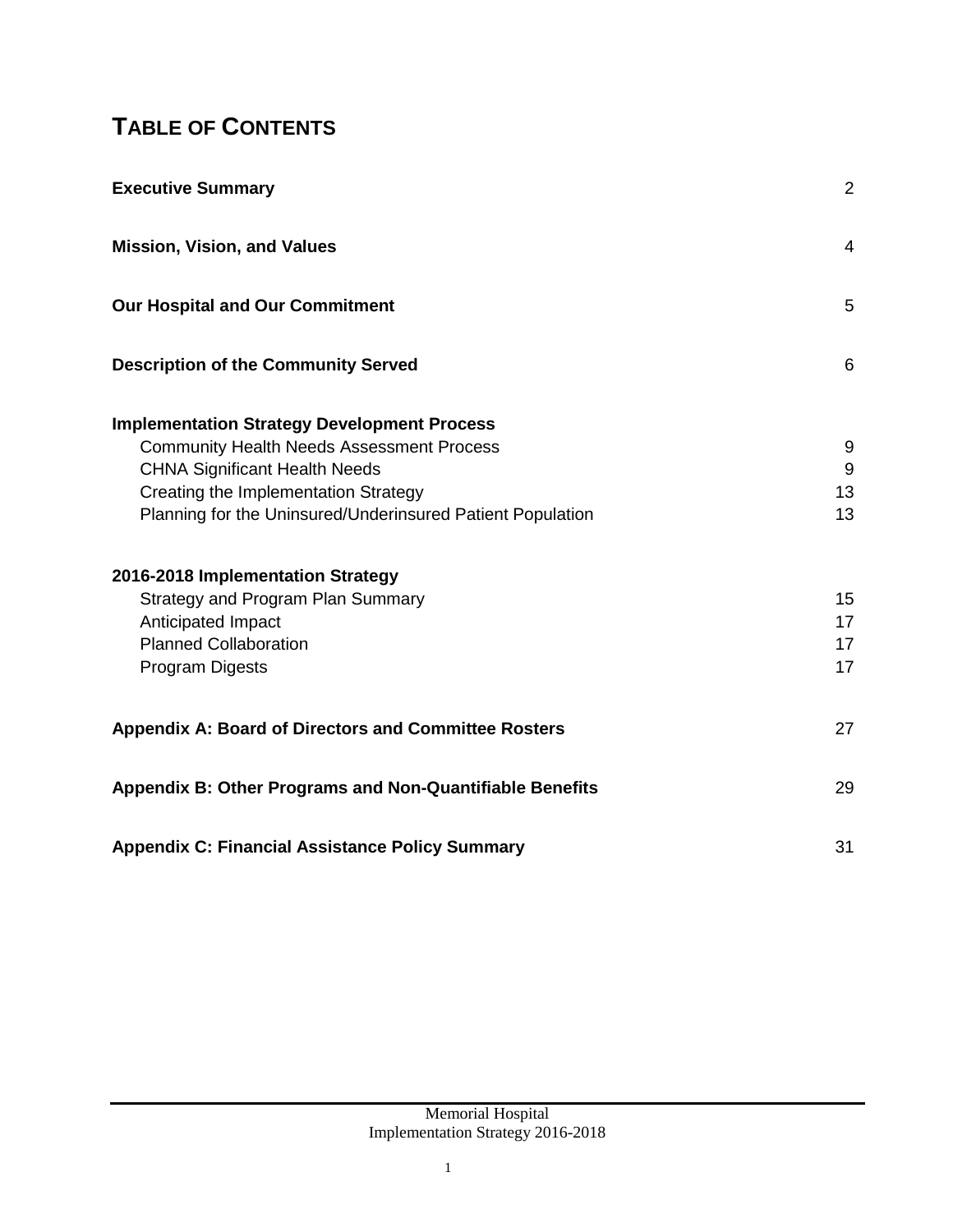### **EXECUTIVE SUMMARY**

Dignity Health Memorial Hospital serves all of Kern County, including Bakersfield and outlying rural communities. The population of Kern County is 848,204. In the county, 30% of the population is children, ages 0-17. 60.8% of the population is adults and 9.2% are seniors. The community is primarily Hispanic or Latino, at 49.8%, followed by White at 37.8%. Black/African-Americans are 5.3% and Asians represent 5.3% of the population. Poverty rates in the county (22.9%) are higher than for California (15.9%). Of the population aged 25 and over, 27.5% do not have a high school diploma. (*Source: U.S. Census Bureau, American Community Survey, 2009-2013.)* On a positive note, rates of health insurance coverage are increasing. Health insurance coverage for children has increased from 90.6% in 2011 to 95.2% in 2014. *(Source: U.S. Census Bureau, American Community Survey accessed from www.healthykern.org.)*

The significant community health needs that form the basis of this document were identified in the hospital's most recent Community Health Needs Assessment (CHNA), which is publicly available at [http://www.dignityhealth.org/bakersfieldmemorial/dignity-health-in-kern-county/community](http://www.dignityhealth.org/bakersfieldmemorial/dignity-health-in-kern-county/community-programs/community-benefit-report)[programs/community-benefit-report.](http://www.dignityhealth.org/bakersfieldmemorial/dignity-health-in-kern-county/community-programs/community-benefit-report) Additional details about identified needs, data collected, community input obtained, and prioritization methods used can be found in the CHNA report. As well, a description of program impact during the three years since the last Implementation Strategy can be found in the 2016 CHNA.

As part of the CHNA process, the significant community health needs were prioritized with input from the community, which yielded this prioritized list of significant health needs:

- 1. Overweight and obesity
- 2. Mental health
- 3. Access to care
- 4. Diabetes
- 5. Cardiovascular disease
- 6. Substance abuse
- 7. Asthma
- 8. Maternal and infant health
- 9. Cancer
- 10. HIV/AIDS/STD
- 11. Oral health
- 12. Environmental health

For the next three years, Memorial Hospital plans to address access to health care, chronic diseases and overweight and obesity through a number of initiatives and a commitment of resources. For example, the Community Wellness Program will focus efforts on addressing asthma, cancer, cardiovascular disease, smoking cessation, and overweight and obesity. The Chronic Disease Self-Management programs will focus on diabetes management. The Community Health Initiative will increase access to health insurance and health care for hard to reach individuals in Kern County. Basic needs and support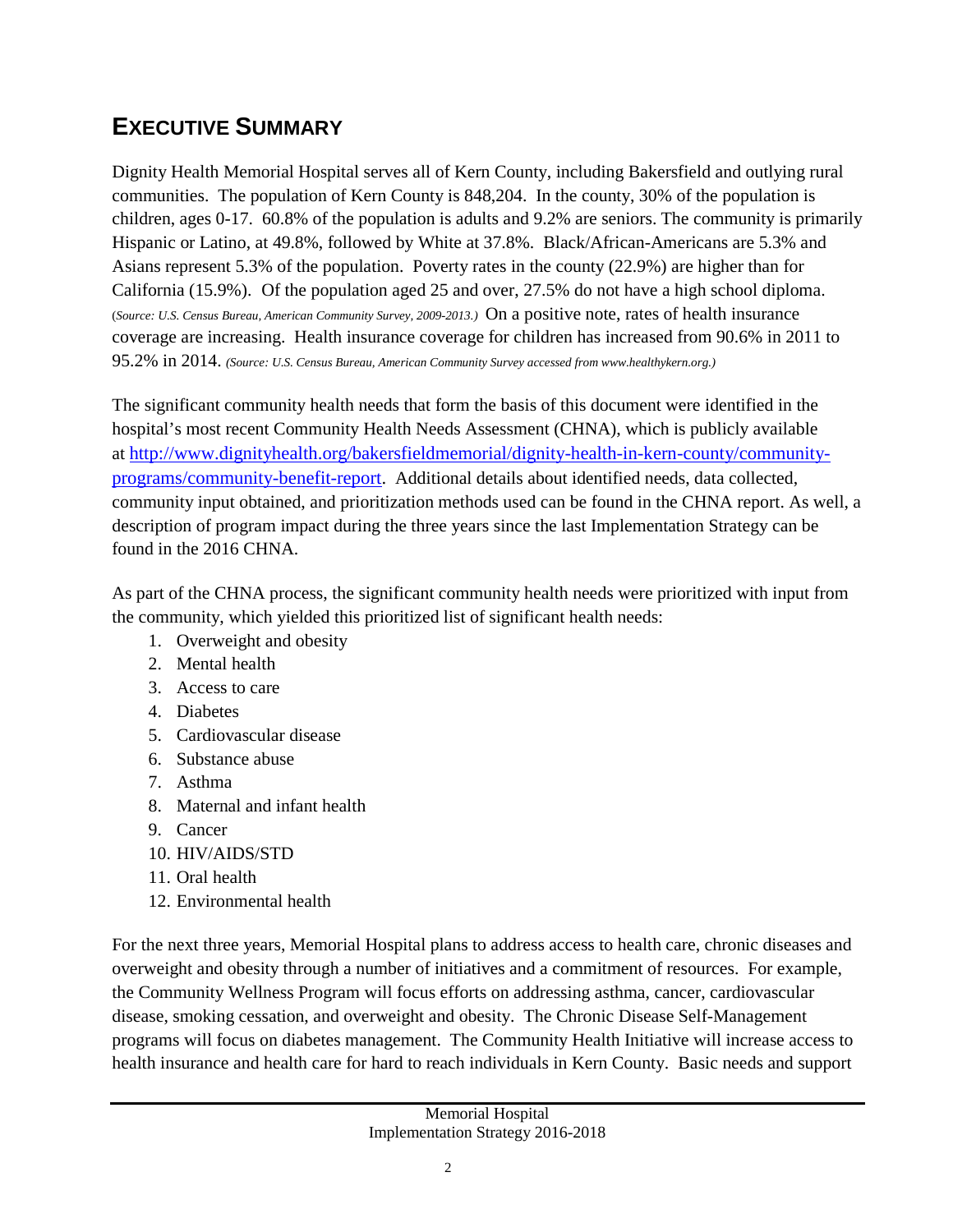services, referrals, and health screenings will be available to the community through our three outreach centers. The Homemaker Care Program will provide homemaker services to frail elderly and disabled adults. A full listing of the programs and activities planned to meet the selected health needs is outlined in the pages that follow.

This is available to the public on the hospitals' website

at: [http://www.dignityhealth.org/bakersfieldmemorial/dignity-health-in-kern-county/community](http://www.dignityhealth.org/bakersfieldmemorial/dignity-health-in-kern-county/community-programs/community-benefit-report)[programs/community-benefit-report.](http://www.dignityhealth.org/bakersfieldmemorial/dignity-health-in-kern-county/community-programs/community-benefit-report) A paper copy is available for inspection upon request at Memorial Hospital's Administrative Office. Written comments on this report can be submitted to the Memorial Hospital's Administration Office at 420 34th Street, Bakersfield, California, 93301or by e-mail to [Debbie.Hull@DignityHealth.org.](mailto:Debbie.Hull@DignityHealth.org)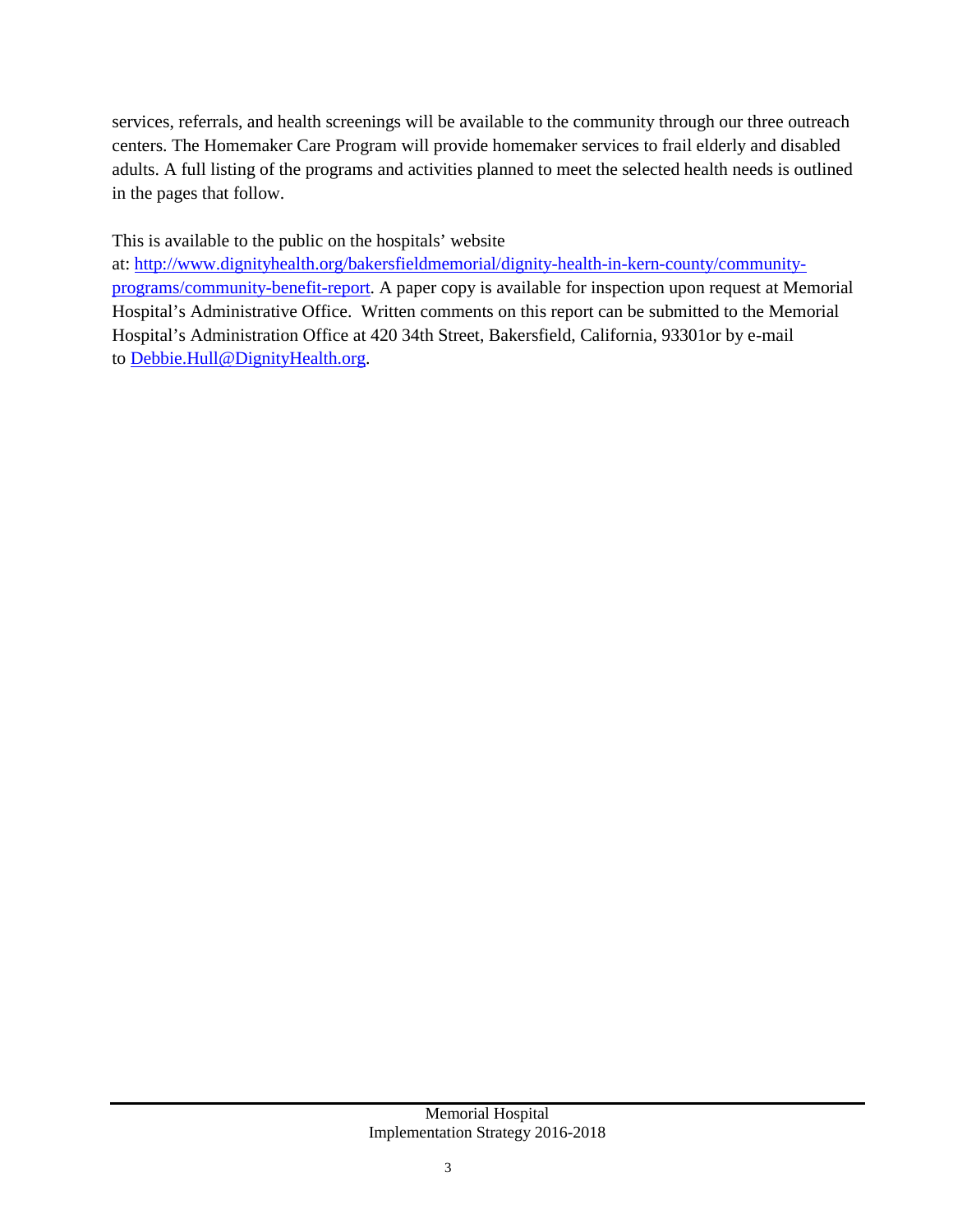### **MISSION, VISION AND VALUES**

#### **Our Mission**

We are committed to furthering the healing ministry of Jesus. We dedicate our resources to:

- Delivering compassionate, high-quality, affordable health services;
- Serving and advocating for our sisters and brothers who are poor and disenfranchised; and
- Partnering with others in the community to improve the quality of life.

#### **Our Vision**

A vibrant, national health care system known for service, chosen for clinical excellence, standing in partnership with patients, employees, and physicians to improve the health of all communities served.

#### **Our Values**

Dignity Health is committed to providing high-quality, affordable healthcare to the communities we serve. Above all else we value:

*Dignity* - Respecting the inherent value and worth of each person.

*Collaboration* - Working together with people who support common values and vision to achieve shared goals.

*Justice* - Advocating for social change and acting in ways that promote respect for all persons.

*Stewardship* - Cultivating the resources entrusted to us to promote healing and wholeness.

*Excellence* - Exceeding expectations through teamwork and innovation.

### **Hello humankindness**

After more than a century of experience, we've learned that modern medicine is more effective when it's delivered with compassion. Stress levels go down. People heal faster. They have more confidence in their health care professionals. We are successful because we know that the word "care" is what makes health care work. At Dignity Health, we unleash the healing power of humanity through the work we do every day, in the hospital and in the community.

*Hello humankindness* tells people what we stand for: health care with humanity at its core. Through our common humanity as a healing tool, we can make a true difference, one person at a time.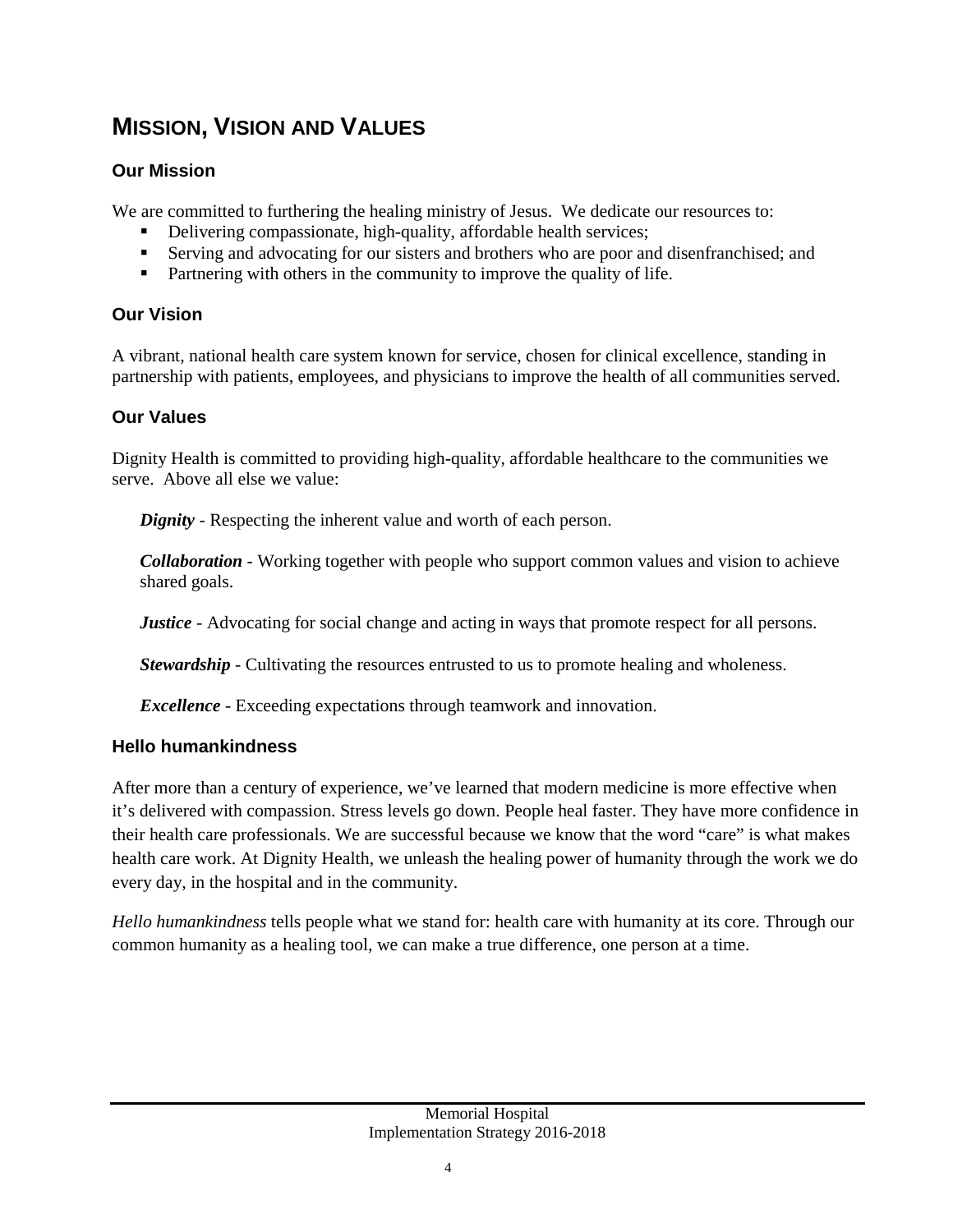### **OUR HOSPITAL AND OUR COMMITMENT**

As Bakersfield's largest acute care facility, Memorial Hospital opened its doors to the public in 1956 to serve the growing needs of the community. Located in the heart of a reenergized downtown, the campus has received numerous awards and recognition for its quality care. When the ground was turned on this community treasure 65 years ago, no one could know then how Memorial Hospital would grow. But through the leadership and heart of Larry Carr, the 112 bed community hospital grew into more than 400 and thousands of lives were changed. In 1996 Memorial Hospital affiliated with Dignity Health. The three Dignity Health hospitals in Bakersfield (Mercy Hospital Downtown, Mercy Hospital Southwest, and Memorial Hospital) are the largest providers of health services in the Southern San Joaquin Valley serving a diverse population of urban and rural residents.

Memorial Hospital is located at 420 34<sup>th</sup> Street, Bakersfield, California, 93301. Memorial has 426licensed beds and includes a full-service Emergency Department with an Accredited Chest Pain Center and Nationally Certified Stroke Center. In addition, the hospital has a Family Care and Birthing Center, the Lauren Small Children's Center, which includes the area's only Pediatric Intensive Care Unit, a Level II NICU, the Sarvanand Heart and Stroke Center with Kern County's first Bi-Plane Interventional Suite, the Center for Wound Care and Hyperbarics, and many more services.

Rooted in Dignity Health's mission, vision and values, Memorial Hospital is dedicated to improving community health and delivering community benefit with the engagement of its management team, Board of Directors and Community Benefit Committee. The board and committee are composed of community members who provide stewardship and direction to the hospital as a community resource.

Memorial Hospital has a Board of Directors. The Board is responsible for ensuring that community health is one of the major goals in the strategic planning process. The Board of Directors is a diverse group that includes community members, physicians, faith-based representatives, and business health executives who provide a broad spectrum of perspectives on plans presented for their approval. Memorial Hospital's president is committed to the community benefit process and accountable to Dignity Health system leadership.

The Community Benefit Committee of the Board assists the Department of Special Needs and Community Outreach in prioritizing programs that are in line with the hospital's strategic plan. Committee members include representatives of the hospital Executive Management Team, the business community, social service agencies, community volunteers, board members, and employees. This group meets four times annually to help ensure that our outreach services respond to identified community needs and are effectively working to improve the overall health status of the community. The Committee provides input, advice, and approval for the Community Health Needs Assessment, Implementation Strategy, Community Benefit Plan, and program monitoring. Reports approved by the Community Benefit Committee are then submitted to the Board of Directors at Memorial Hospital for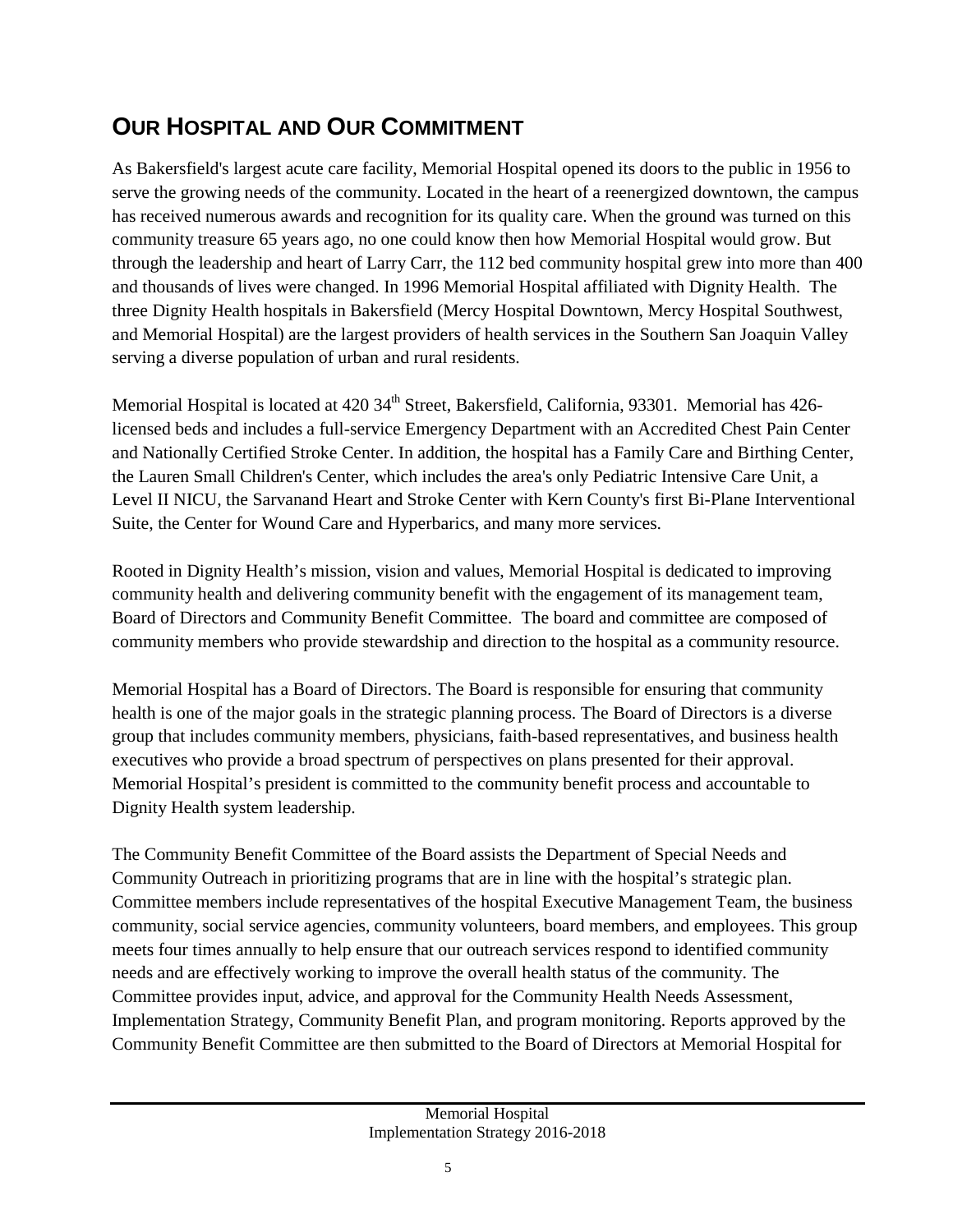final approval. A roster of current Community Benefit Committee members can be found in Appendix A.

Caring for the community beyond the hospital walls led to the founding of the Department of Special Needs and Community Outreach in 1991. In response to identified unmet health-related needs in the community, today the department operates more than 45 programs in Bakersfield, Arvin, Shafter, McFarland, Delano, Lost Hills, Ridgecrest, Taft, Wasco, and other outlying communities in Kern County where there is limited access to health care and related services.

With 33 employees the department's programs target low-income, uninsured, or underinsured individuals, as well as Kern County citizens with unmet health needs, including migrant farm workers and other disenfranchised populations. The department frequently collaborates with more than 100 public, private, and nonprofit organizations.

Memorial Hospital's community benefit contributions include financial assistance provided to those who are unable to pay the cost of medically necessary care, unreimbursed costs of Medicaid (Medi-Cal), subsidized health services that meet a community need, and community health improvement services. Our community benefit also includes monetary grants we provide to not-for-profit organizations that work together to improve health on significant needs identified in our Community Health Needs Assessment. Many of these programs and initiatives are described in this report.

## **DESCRIPTION OF THE COMMUNITY SERVED**

Memorial Hospital serves all of Kern County, including Bakersfield and outlying rural communities. Memorial determines the Primary Service Area by assigning zip codes based on patient discharges. Over 70% of inpatient discharges constitute the Primary Service Area (*Office of Statewide Health Planning and Development*).

The county covers more than 8,100 square miles, geographically making it the third largest county in the state. The landscape is diverse, ranging from high desert to mountains to vast expanses of rich agricultural flatlands. Kern County consistently ranks among the top five most productive agricultural counties in the United States and is one of the nation's leading petroleum-producing counties. Agriculture is the third largest industry in the county and accounts for 24% of private sector jobs. Seasonal and cyclical fluctuations in employment in the agriculture and petroleum industries drive Kern County's unemployment rate consistently well above the state average. A summary description of the community follows, and additional community facts and details can be found in the CHNA report online.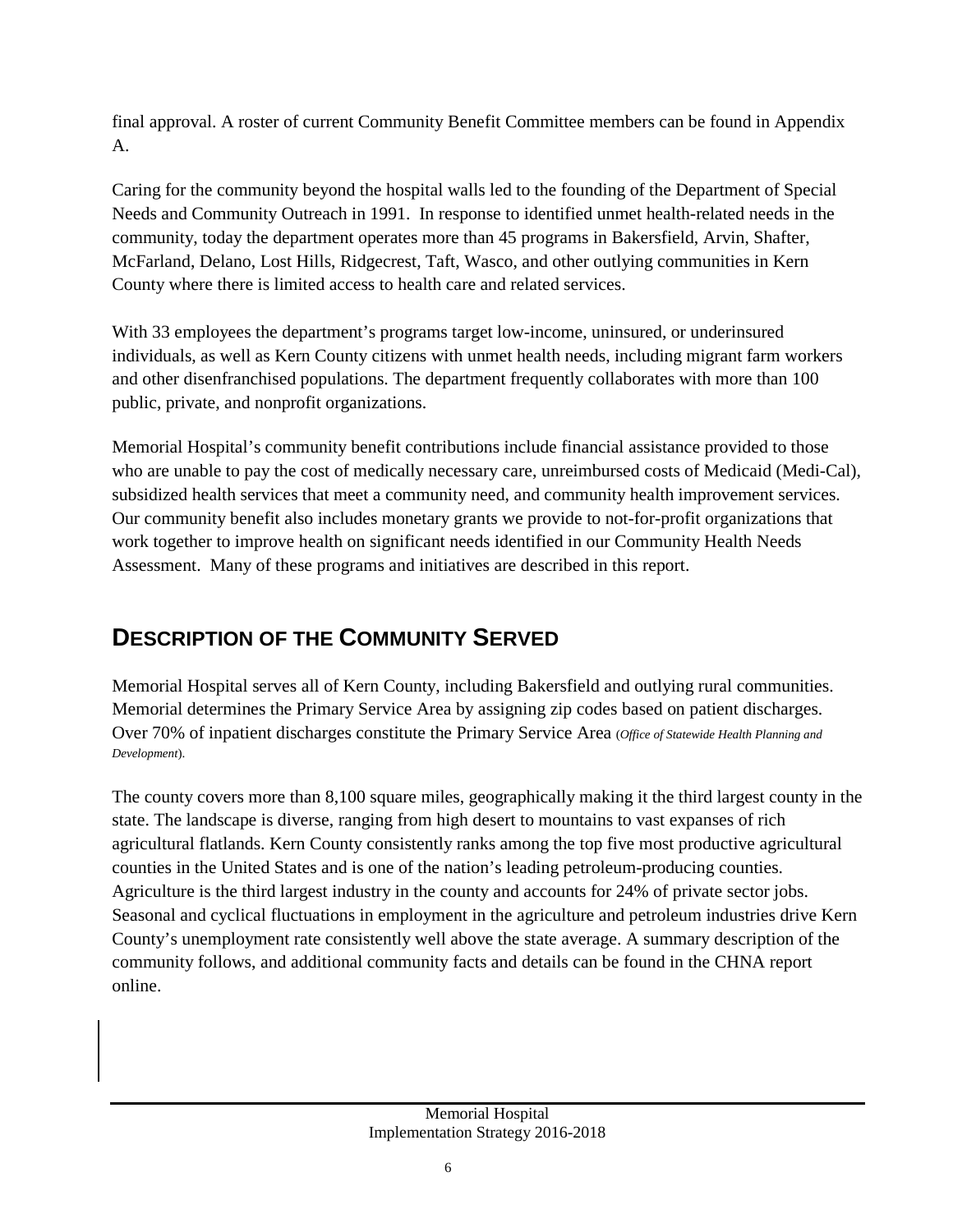The following data is from Truven Health Analytics:

Total Population: 589,112 Race: 32.9% White – Non-Hispanic, 5.4% Black/African American, 54.3% Hispanic or Latino, 4.7% Asian/Pacific Islander, 2.7 % All Others Median Income: \$52,663 Unemployment: 7.9% No HS Diploma: 25.8% CNI Score: 4.6 Medicaid Population\*: 32.3% Uninsured: 8.7% Other Area Hospitals: 8 Medically Underserved Areas or Populations: Yes

\*Does not include individuals dually-eligible for Medicaid and Medicare.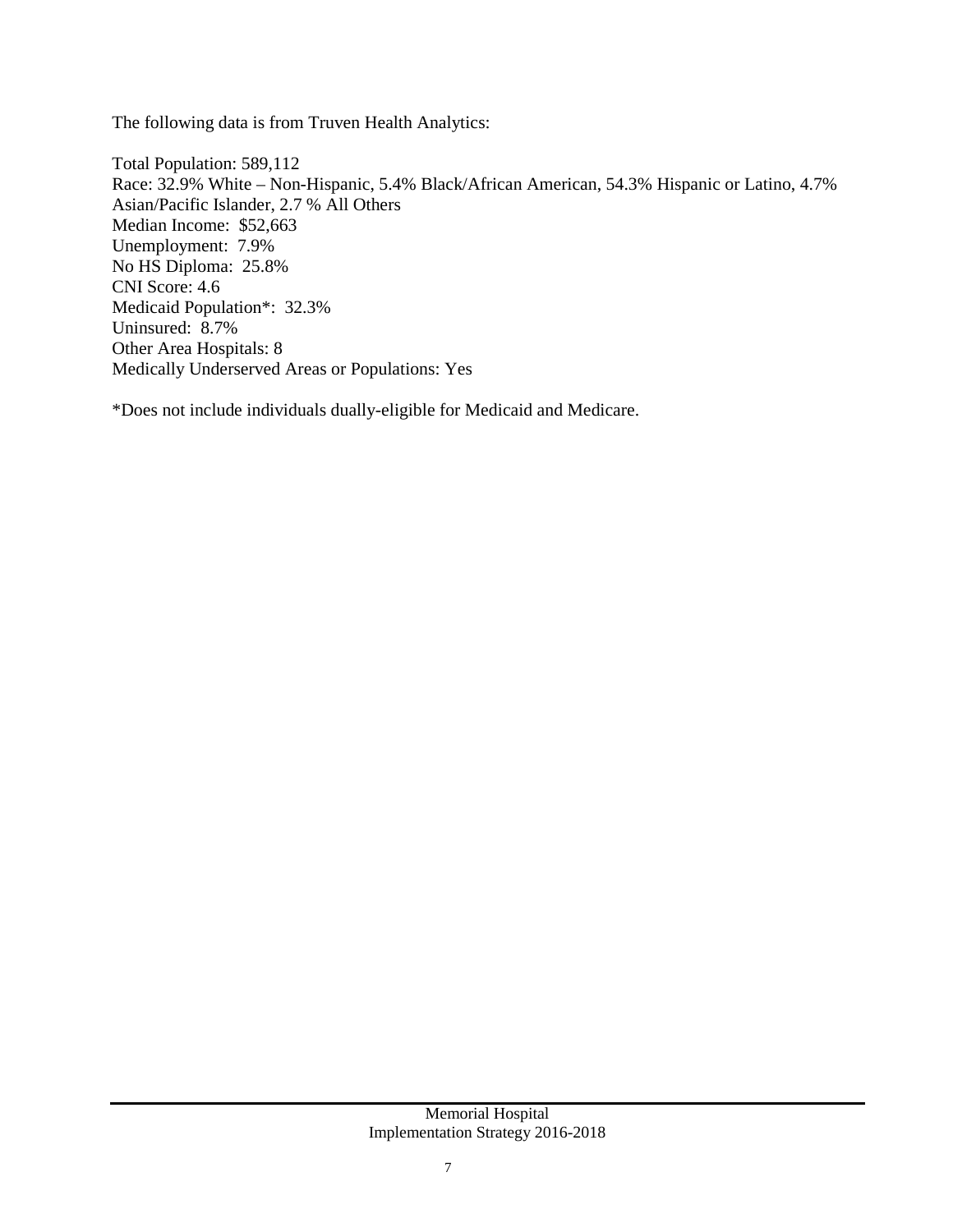One tool used to assess health need is the Community Need Index (CNI) created and made publicly available by Dignity Health and Truven Health Analytics. The CNI analyzes data at the zip code level on five factors known to contribute or be barriers to health care access: income, culture/language, education, housing status, and insurance coverage. Scores from 1.0 (lowest barriers) to 5.0 (highest barriers) for each factor are averaged to calculate a CNI score for each zip code in the community. Research has shown that communities with the highest CNI scores experience twice the rate of hospital admissions for ambulatory care sensitive conditions as those with the lowest scores.



# **Community Needs Index (CNI) Map**

#### Memorial Hospital Implementation Strategy 2016-2018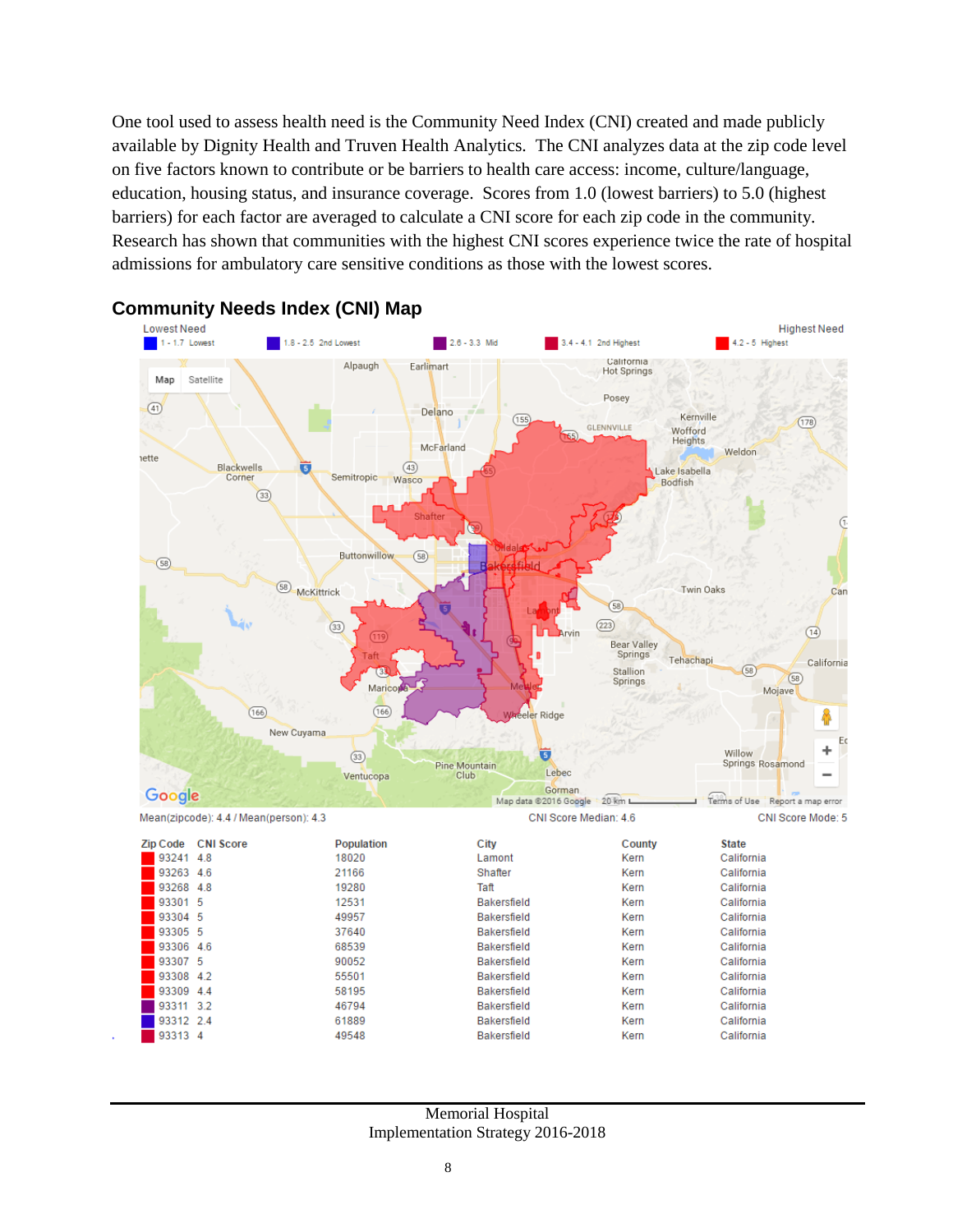## **Implementation Strategy Development Process**

Memorial Hospital engages in multiple activities to conduct the community benefit and community health improvement planning process. These include, but are not limited to: conducting a Community Health Needs Assessment (CHNA) with community input at least every three years; using five core principles to guide planning and program decisions; measuring and tracking program indicators; and engaging the Community Benefit Committee and other stakeholders in the development of the annual community benefit plan and triennial Implementation Strategy.

#### **Community Health Needs Assessment Process**

The most recently completed CHNA was adopted by the Memorial Hospital Board of Directors in April, 2016. The Community Health Needs Assessment process was overseen by the Kern County Community Benefit Collaborative. The Collaborative is comprised of Delano Regional Medical Center, Dignity Health (Mercy and Memorial Hospitals), Kaiser Permanente, and San Joaquin Community Hospital. Secondary data was collected from a variety of local, county, and state sources to present community demographics; social, economic and environmental factors; health access; maternal and infant health; leading causes of death; chronic disease; health behaviors; sexually transmitted infections; and mental health and substance abuse. Analysis of secondary data included an examination and reporting of health disparities for some health indicators. The report includes benchmark comparison data that measures Memorial data findings with Healthy People 2020 objectives. For the CHNA, information was obtained through a community survey, interviews with key community stakeholders, public health, service providers, members of medically underserved, low-income, and minority populations in the community and individuals or organizations serving or representing the interests of such populations.

Memorial Hospital makes the CHNA and its companion Implementation Strategy widely available to the public and welcomes comments on them. The CHNA report is available to the public on the hospital's website and a paper copy is available for inspection upon request at the Memorial Hospital Administrative Office. Written comments on this report can be submitted to the Memorial Hospital Administration Office at 420 34th Street, Bakersfield, California, 93301or on the website at [http://www.dignityhealth.org/bakersfieldmemorial/dignity-health-in-kern-county/community](http://www.dignityhealth.org/bakersfieldmemorial/dignity-health-in-kern-county/community-programs/community-benefit-report)[programs/community-benefit-report.](http://www.dignityhealth.org/bakersfieldmemorial/dignity-health-in-kern-county/community-programs/community-benefit-report) Public comment was requested on the previous CHNA and Implementation Strategy. All written comments were reviewed and, where appropriate, are included in the CHNA.

### **CHNA Significant Health Needs**

The analysis of secondary data yielded a preliminary list of significant health needs, which then informed primary data collection. The primary data collection process helped to validate secondary data findings, identify additional community issues, solicit information on disparities among subpopulations, and ascertain community assets to address needs.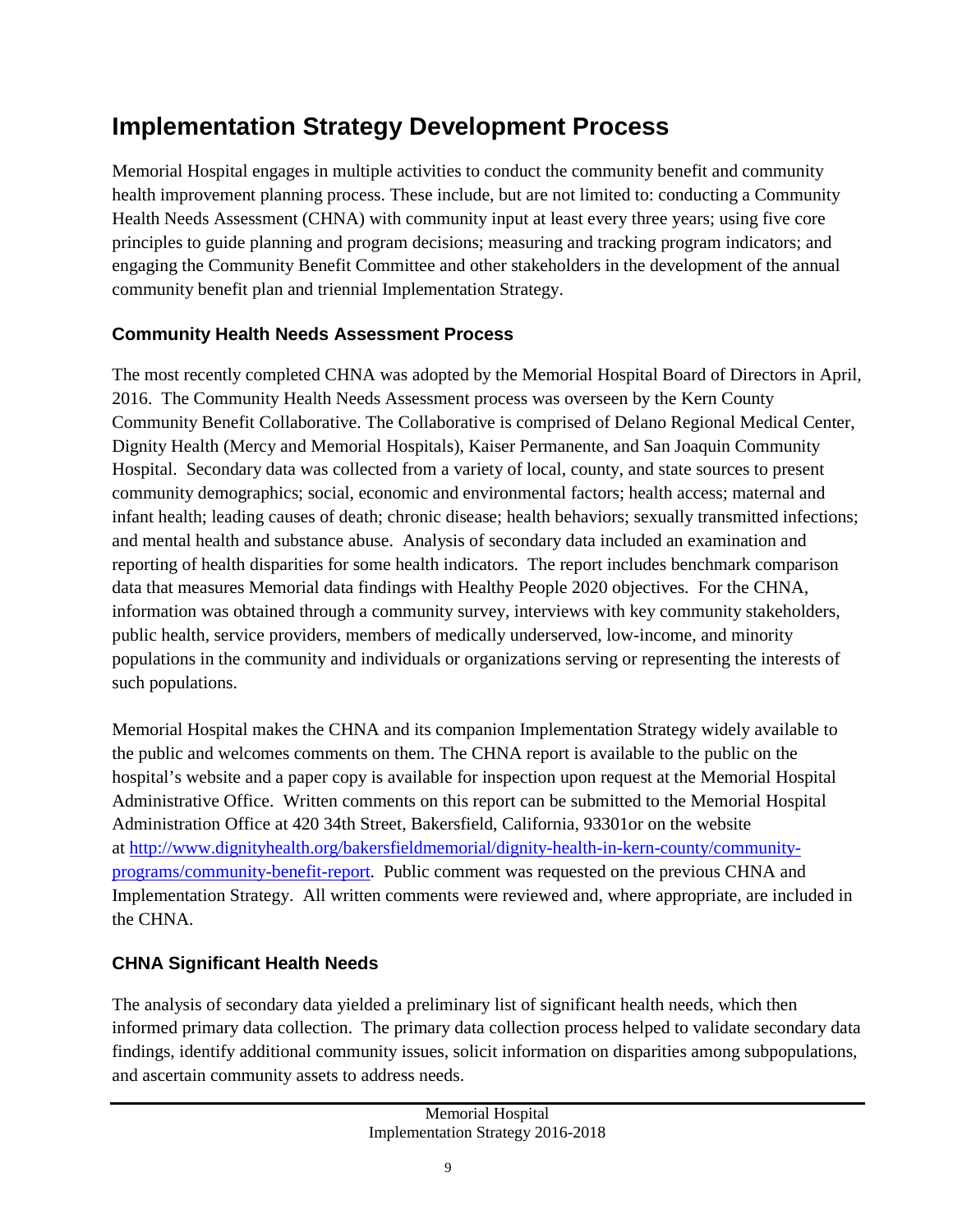The following criteria were used to identify significant health needs:

- 1. The size of the problem (relative portion of population afflicted by the problem)
- 2. The seriousness of the problem (impact at individual, family, and community levels)

To determine size and seriousness of the problem, health indicators identified in the secondary data were measured against benchmark data, specifically California rates and Healthy People 2020 objectives, where available. Health indicators that performed poorly against one or more of these benchmarks were considered to have met the size or seriousness criteria. Additionally, primary data sources (interview and survey participants) were asked to identify and validate community and health issues; information gathered from these sources helped determine significant health needs.

#### **Significant Health Needs**

The following significant health needs were determined:

- Access to care Health insurance coverage is considered a key component to accessing health care including regular primary care, specialty care and other health services that contributes to one's health status. In Kern County, 90.9% of residents are insured; however, there remain many barriers to accessing care. (*Source: California Health Interview Survey, 2014.)*
- Asthma In Kern County 9.4% of the population has been diagnosed with asthma. (*Source: California Health Interview Survey, 2014.)* Asthma is a chronic disease and without proper disease management those that suffer with asthma have higher hospitalization and ER usage. (*Source: California Office of Statewide Health Planning & Development, 2014.)* Poor air quality in Kern County has been identified as an asthma trigger.
- Cancer death rates for respiratory cancer are significantly higher in Kern County than in the state. (*Source: California Cancer Registry, Cancer Surveillance Section, California Department of Public Health, 2009-2013.)* Environmental factors such as pesticides and herbicides found in Kern County are identified as a potential cause of cancer. Many cancers are preventable by reducing risk factors such as: use of tobacco products, physical inactivity and poor nutrition, obesity, and ultraviolet light exposure. *(Source: Healthy People 2020.)*
- Cardiovascular disease Cardiovascular disease includes conditions that impact the heart and vascular system. Conditions may include heart disease, stroke, high blood cholesterol and high blood pressure. For adults in Kern County, 9.4% have been diagnosed with heart disease and 40.3% of adults have been diagnosed with high blood pressure. (*Source: California Health Interview Survey, 2014.)* Kern County has high rates of hospitalization for Congestive Heart Failure. (*Source: California Office of Statewide Health Planning & Development, 2014.)*
- Dental health Lack of access to dental health care can contribute to poor health status. 23% of children in Kern County have never been to the dentist. Community residents identify the need for more dental care resources. (*Source: California Health Interview Survey, 2007 & 2014.)*
- Diabetes Diabetes is a costly chronic condition that can lead to disability, loss of productivity and premature death. 13.5% of adults have been diagnosed with pre-diabetes and 10.3% are diagnosed with diabetes. (*Source: California Health Interview Survey, 2014.)* Adults in Kern County have high rates of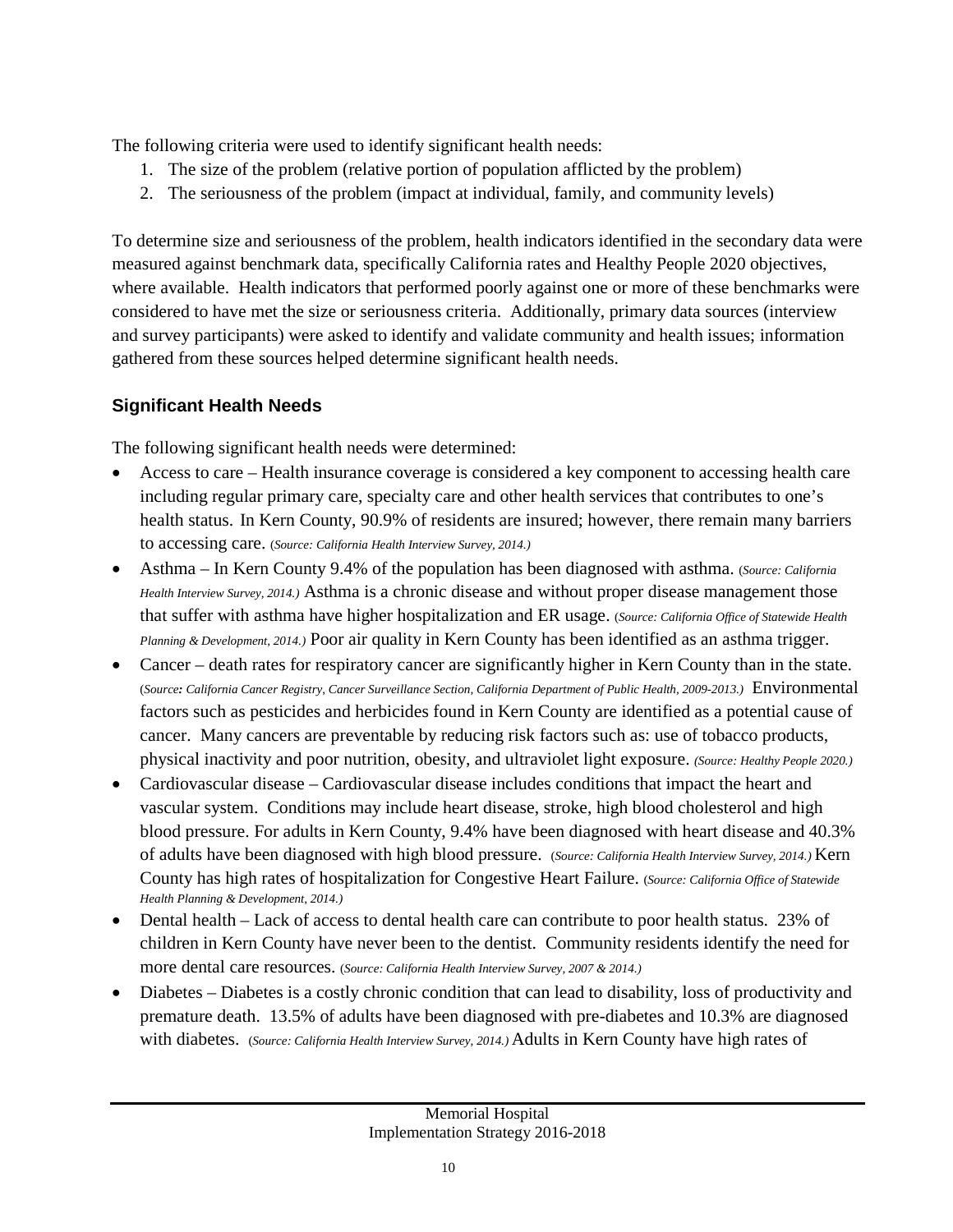hospitalization for complications of diabetes. (*Source: California Office of Statewide Health Planning & Development, 2014.)* Lack of physical activity and poor eating habits are contributors to diabetes.

- Environmental health (air quality and water safety) The county experiences high amounts of air and water pollution from agricultural activities. (*Source: U.S. Environmental Protection Agency, Toxics Release Inventory Program, 2014.)* Coccidioidmycosis or Valley Fever is an illness caused by a fungus found in the soil. Kern County has high rates of Valley Fever. (*Source: California Department of Public Health, Center for Infectious Disease, Yearly Summaries of Selected General Communicable Diseases in California, 2011 – 2014.)*
- Lung disease Chronic Lower Respiratory Disease is the third highest cause of death in Kern County and exceeds the state death rate. (*Source: California Department of Public Health, 2013.)* One contributing factor to lung disease is smoking. In the county, 10.1% of adults and 12.5% of teens smoke cigarettes. (*Source: California Health Interview Survey, 2014.)*
- Maternal and infant health there were 12,712 births in Kern County in 2013, 66% of births were to Latinas. Kern County has high rates of teen births (10.9%) and infant deaths (7.0 per 1,000 live births). (*Source: California Department of Public Health, 2013.)* Community stakeholders noted Kern County has the highest rates of teen pregnancy in the state and higher rates of infant mortality among African Americans.
- Mental health In Kern County, 17.1% of adults experienced serious psychological distress in the past year. 26.8% of adults received insufficient social and emotional support. Community stakeholders identified an ongoing stigma associated with having mental health issues. (*Source: California Health Interview Survey, 2014.)* A lack of mental health resources was identified as a barrier to accessing care in Kern County.
- Overweight and obesity Being overweight is a precursor to many chronic diseases. In Kern County, 24.2% of the adult population reported being overweight, lower than the state (36.2%). 15.6% of teens and 18.2% of children in the county are overweight. Over half of county adults (50.4%) are obese. Adult overweight and obesity (combined) by race and ethnicity indicate rates among Latinos (87.7%) and Whites (75.9%) are higher than in the state. (*Source: California Health Interview Survey, 2014.)*
- Sexually Transmitted Infections Rates of chlamydia and gonorrhea are higher in the county than found in the state. Community experts identified increasing rates of HIV among African American women and syphilis among pregnant women who had no prenatal care. (*Source: California Department of Public Health, 2014.)*
- Substance abuse (alcohol, drug, tobacco use) Binge drinking among adults and teens in Kern County exceed the state rate. 10.1% of adults and 12.5% of teens smoke cigarettes. (*Source: California Health Interview Survey, 2014.)* Community stakeholders noted the increased rates of drug use in the county. Substance abuse was associated with mental illness and violence.

#### **Significant Health Needs the Hospital will Address**

The Kern County Community Benefit Collaborative hosted a community forum on January 19, 2016 in Bakersfield to prioritize the significant health needs. The forum engaged 38 community leaders in public health, government agencies, schools, and nonprofit organizations that serve the medically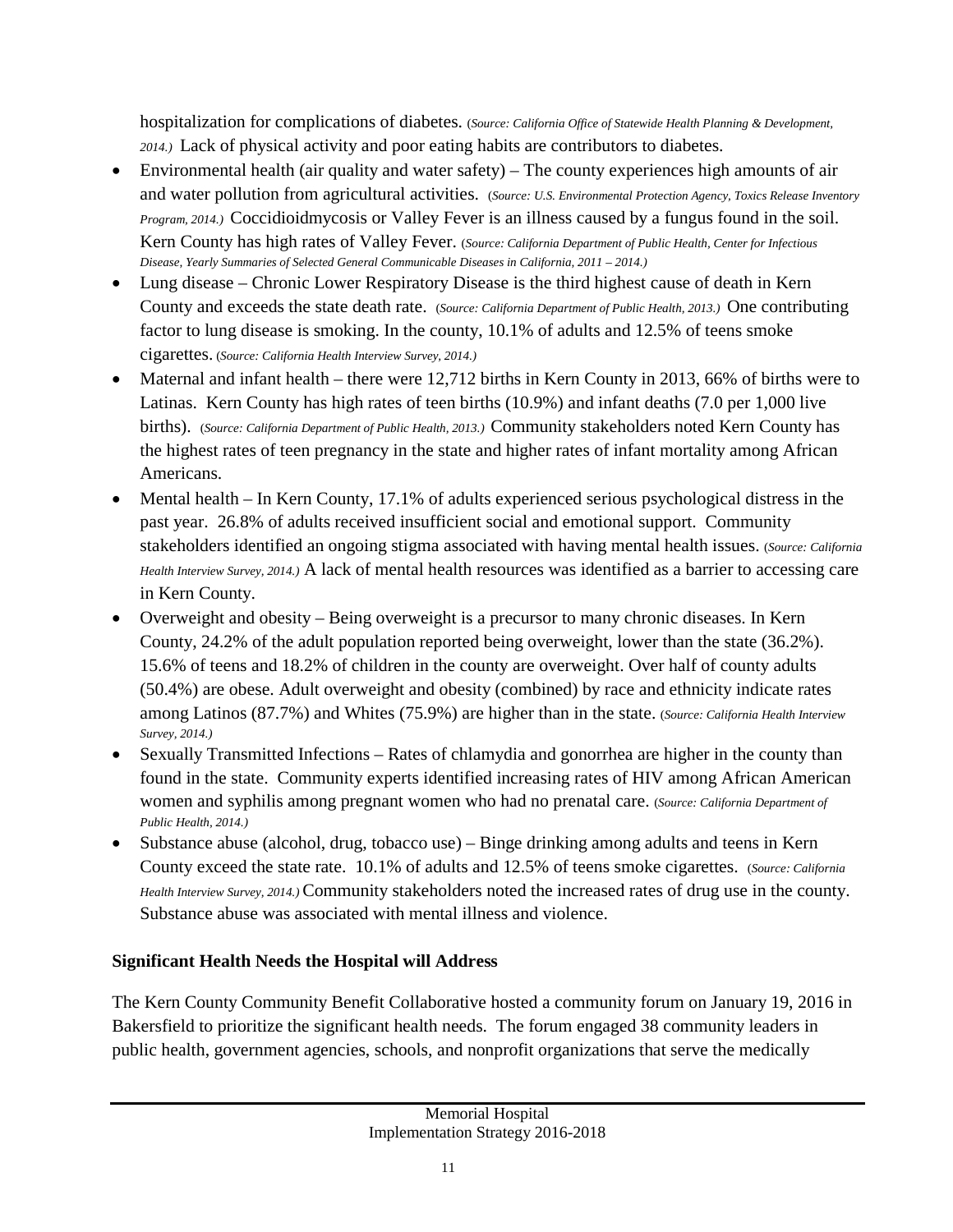underserved, low-income, and minority populations in the community. A review of the significant health needs was presented at the community forum.

The forum attendees were engaged in a process to prioritize the health needs using the Relative Worth method. The Relative Worth method is a ranking strategy where each participant received a fixed number of points they assigned to health needs based on the size of the problem (relative portion of population afflicted by the problem); or seriousness of the problem (impact at individual, family, and community levels).

The community input yielded this prioritized list of significant health needs:

- 1. Overweight and obesity
- 2. Mental health
- 3. Access to care
- 4. Diabetes
- 5. Cardiovascular disease
- 6. Substance abuse
- 7. Asthma
- 8. Maternal and infant health
- 9. Cancer
- 10. HIV/AIDS/STD
- 11. Oral health
- 12. Environmental health

After the community forum prioritized the health needs, the Director of the Department of Special Needs and Community Outreach convened a half-day meeting with the Department's program leaders. The staff used the following criteria to determine the significant health needs that Memorial Hospital will address in the Implementation Strategy:

- Organizational Capacity: Is there capacity to address the issue?
- Existing Infrastructure: Are there programs, systems, staff and support resources in place to address the issue?
- Established Relationships: Are there established relationships with community partners to address the issue?
- Ongoing Investment: Are there existing resources that are committed to the issue? Staff time and financial resources for this issue are counted as part of our community benefit effort.
- Focus Area: Have competencies and expertise been acknowledged to address the issue? Does the issue fit with the organizational mission?

After a thorough process that applied these criteria to the identified significant health needs, Memorial Hospital selected the following needs to address: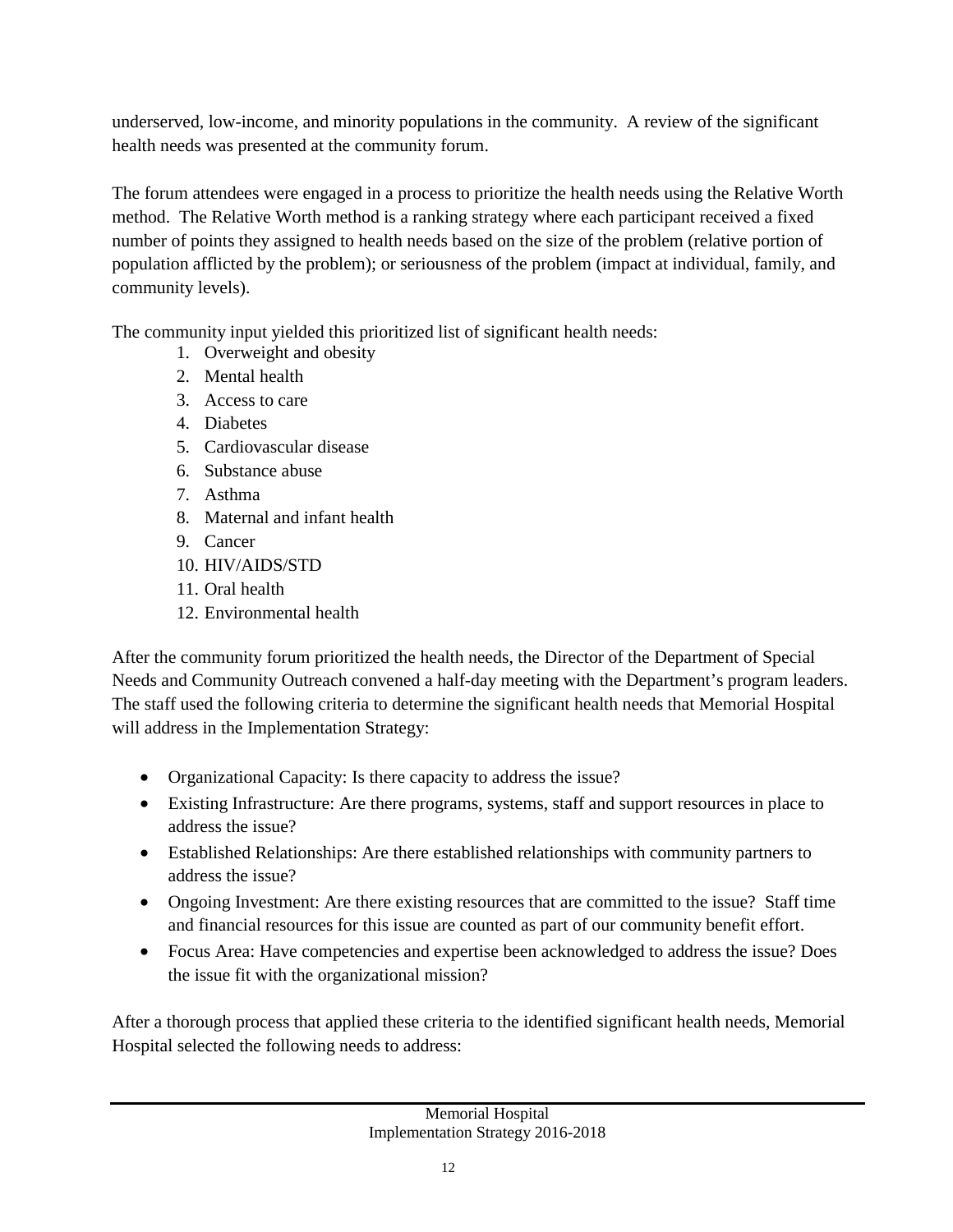- Overweight and obesity
- Access to health care
- Chronic diseases
	- o Asthma/lung disease
	- o Cancer
	- o Cardiovascular disease
	- o Diabetes
- Basic needs services

### **Significant Health Needs the Hospital will Not Address**

Taking existing hospital and community resources into consideration, Memorial Hospital will not directly address the remaining health needs identified in the CHNA including: dental health, environmental health, maternal and infant health, mental health, sexually transmitted infections and substance abuse. Memorial Hospital cannot address all the health needs present in the community; therefore, it will concentrate on those health needs that can most effectively be addressed given the organization's areas of focus and expertise.

### **Creating the Implementation Strategy**

As a matter of Dignity Health policy, the hospital's community health and community benefit programs are guided by five core principles. All of our initiatives relate to one or more of these principles:

- **Focus on Disproportionate Unmet Health-Related Needs**: Seek to address the needs of communities with disproportionate unmet health-related needs.
- **Emphasize Prevention**: Address the underlying causes of persistent health problems through health promotion, disease prevention, and health protection.
- **Contribute to a Seamless Continuum of Care**: Emphasize evidence-based approaches by establishing operational linkages between clinical services and community health improvement activities.
- **Build Community Capacity**: Target charitable resources to mobilize and build the capacity of existing community assets.
- **Demonstrate Collaboration**: Work together with community stakeholders on community health needs assessments, health improvement program planning and delivery to address significant health needs.

### **Planning for the Uninsured/Underinsured Patient Population**

Memorial Hospital seeks to deliver compassionate, high quality, affordable health care and to advocate for those who are poor and disenfranchised. In furtherance of this mission, the hospitals offer financial assistance to eligible patients who may not have the financial capacity to pay for medically necessary health care services, and who otherwise may not be able to receive these services. A plain language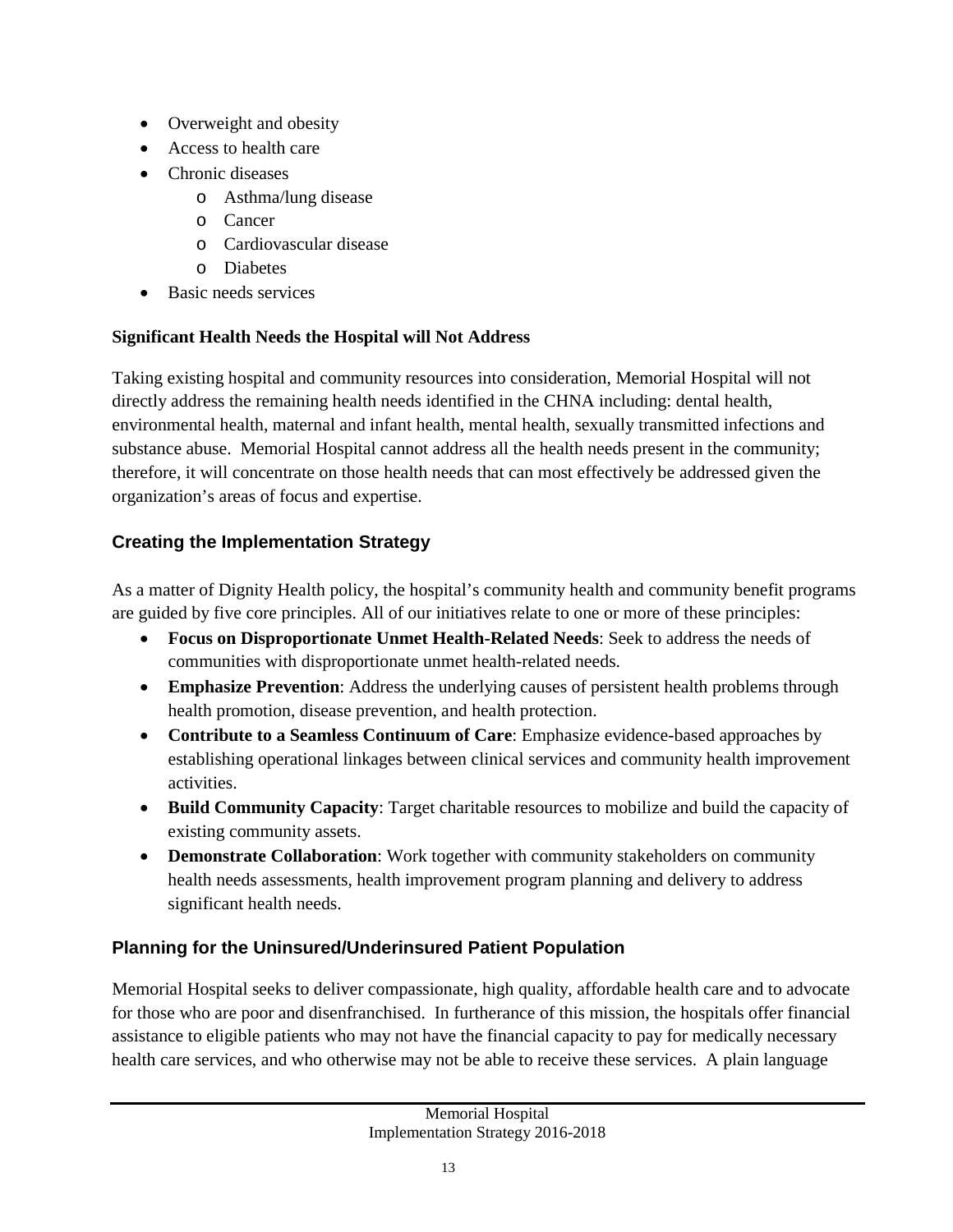summary of the hospitals' Financial Assistance Policy is in Appendix C. The amount of financial assistance provided in FY16 is listed in the Economic Value of Community Benefit section of this report on page 32.

Memorial Hospital notifies and inform patients about the Financial Assistance Policy by offering a paper copy of the plain language summary of the Policy to patients as part of the intake or discharge process. At the time of billing, each patient is offered a conspicuous written notice containing information about the availability of the Policy.

Notice of the financial assistance program is posted in locations visible to the public, including the emergency department, billing office, admissions office, and other areas reasonably calculated to reach people who are most likely to require financial assistance from the hospital. The hospital provides brochures explaining the financial assistance program in registration, admitting, emergency and urgent care areas, and in patient financial services offices.

The Financial Assistance Policy, the Financial Assistance Application, and plain language summary of the Policy are widely available on the hospitals' web site, and paper copies are available upon request and without charge, both by mail and in public locations of the hospital. Written notices, posted signs and brochures are printed and available online in appropriate languages.

Individuals with financial capacity to purchase health insurance shall be encouraged to do so as a means of assuring access to health care services. Additionally, through grants from First 5 Kern, Kern County Public Health Services Department and The California Endowment, Mercy and Memorial Hospitals coordinate the County's Community Health Initiative. It uses monthly meetings, websites, a strong network of partner agencies, and other methods to enroll and renew adults and children in health insurance through the Affordable Care Act. They minimize or eliminate barriers to enrollment. The Community Health Initiative of Kern County conducts outreach to inform and enroll hard to reach individuals into health insurance, and to build awareness and support in the community at large. The Community Health Initiative also works to develop new ways that residents might access health care outside of an insurance program so that all Kern County residents might have a medical home.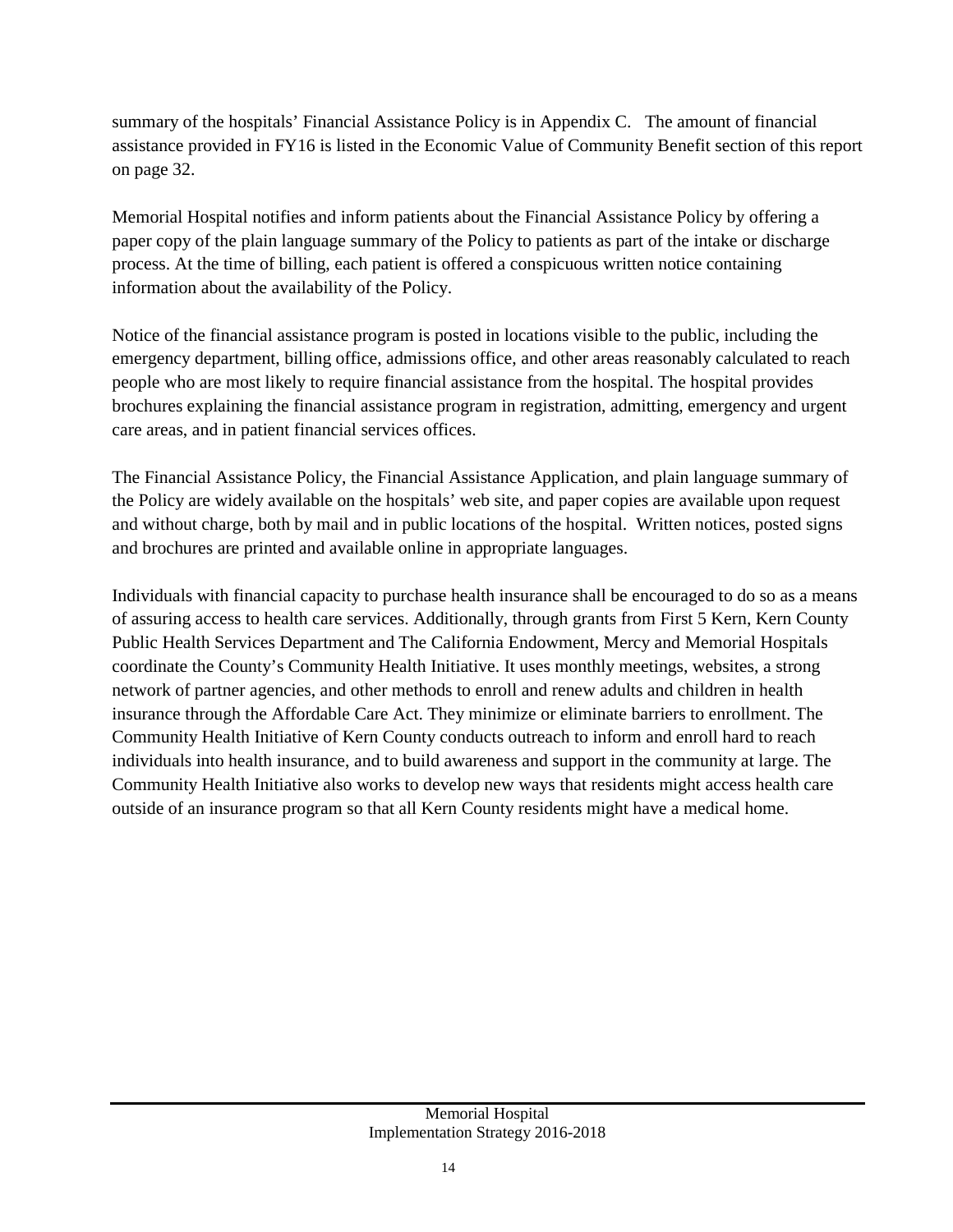## **2016-2018 Implementation Strategy**

This section presents strategies, programs and initiatives that Memorial Hospital intends to deliver, fund or collaborate with others to address the selected significant community health needs over the next three years. It includes summary descriptions, anticipated impacts, planned collaboration, and detailed "program digests" on select initiatives. The strategy specifies planned activities consistent with the hospital's mission and capabilities. The hospital may amend the plan as circumstances warrant. For instance, changes in significant community health needs or in community assets and resources directed to those needs may merit refocusing the hospital's limited resources to best serve the community.

#### **Strategy and Program Plan Summary**

The following programs and initiatives address the significant health needs the hospital has chosen to address.

#### **Access to Health Care**

- **Financial Assistance** provides financial assistance through both free and discounted care for health care services, consistent with the hospital's financial assistance policy. During the past three years (FY13, FY14, FY15), Memorial Hospital provided over 403,000 persons with \$52 million in financial assistance.
- **Breast Health Program** provides qualifying individuals who are poor and uninsured with a mammogram free of charge for preventive health care and when necessary, a breast ultrasound or a breast needle biopsy.
- **Community Health Initiative (CHI)** increases access to health insurance and health care for hard to reach individuals in Kern County. To assist in this effort, CHI collaborates with over 50 social service and health care organizations, community groups and agencies throughout Kern County. CHI provides training for application assistance and educates families on the importance of preventive care.
- **Homemaker Care Program** provides needed access to care for the frail elderly and disabled adults by helping them live independently for as long as possible. The Homemaker Care Program provides in home services, linkages to health care resources and social services that improve the quality of life for vulnerable clients. This program also provides job training to unemployed individuals by helping them learn marketable skills and transition into the work force.
- **Prescription Purchases for Indigents** purchases necessary medications in emergency situations for people who must have the medicines for their health but have no money to buy them.

#### **Chronic Diseases**

• **Community Wellness Program** provides community health education and in-home health education on a variety of prevention and treatment topics. Support groups are available for individuals with chronic diseases and their family members or caregivers. Health screenings for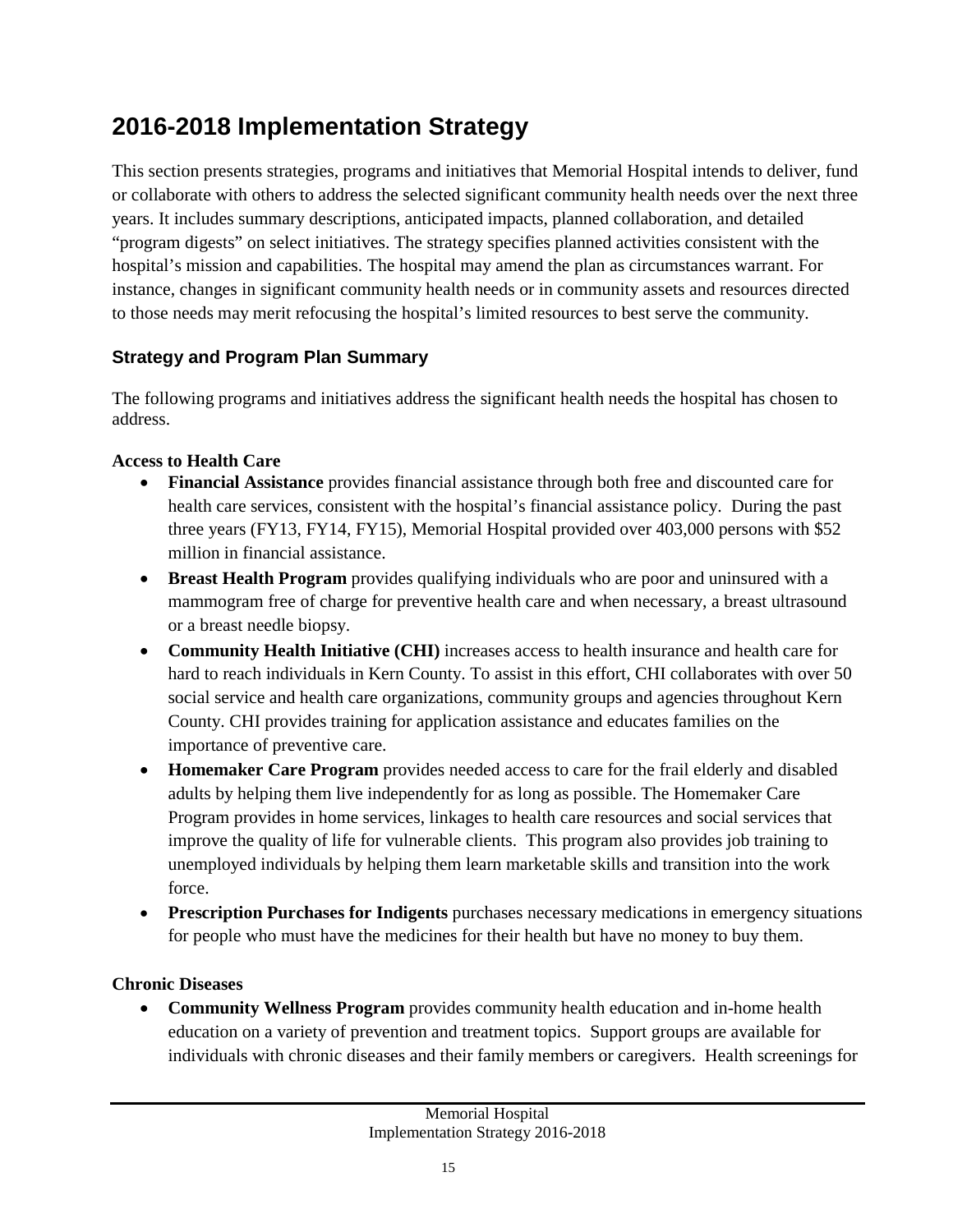cholesterol, blood pressure, blood sugar, and skin cancer are provided at a number of community sites, health fairs and community events. The Kitchen Classroom, located at the Community Wellness Center, provides participants with a "hands-on" classroom learning experience. Classes provide participants with an educational lecture, along with a "hands-on" cooking demonstration and food sampling. Classroom topics include: basic nutrition education, diabetic nutrition education, chronic disease management, as well as, classes for specialty populations. Classes are provided in English and Spanish typically lasting 90 minutes, comprising of a 45 minute lecture and a 45 minute cooking demonstration.

- **Chronic Disease Self-Management Program/Diabetes Self-Management Program** provides patients who have chronic diseases with the knowledge, tools and motivation needed to become proactive in their health. The Chronic Disease Self-Management Program (CDSMP) and Diabetes Self-Management Program (DSMP), established by the Stanford School of Medicine, are part of a comprehensive program we call Empowerment. Each program seminar consists of six weekly classes covering a variety of topics including nutrition, exercise, use of medications, and evaluating new treatments.
- **Asthma Management Project** provides asthma education to individuals and small groups throughout the county. Education is supported by state-of-the-art technology that monitors a client's usage of both rescue and controller medications. This technology also notifies project educators when direct intervention is needed to help a client avoid an asthma crisis. The program partners with Kern Health Systems, Propeller Health the American Lung Association and several local community organizations to achieve its goals.
- **Smoking Cessation Program** offers Freedom From Smoking®, an eight session seminar, to help encourage participants to work on the process and problems of quitting, both individually and as part of a group.

#### **Overweight and Obesity**

- **In-Home Health Education** provides personalized in-home health education and monitoring on topics including nutrition, diabetes and hypertension.
- **Health Education and Screenings** provides health education on a variety of prevention and treatment topics. Health screenings for blood pressure, blood sugar, and BMI are provided at a number of community sites, health fairs and community events.
- **Healthy Kids in Healthy Homes** addresses the issue of childhood obesity through 8 seminar sessions for children. The program provides information on the topics of nutrition, exercise, and lifestyle. The program takes place at various schools throughout Kern County for children in  $4<sup>th</sup>$ ,  $5<sup>th</sup>$  and  $6<sup>th</sup>$  grades.

#### **Basic Needs Services**

• **Learning and Outreach Centers** provides basic need services to residents living in economically depressed neighborhoods of southeast Bakersfield. In collaboration with other community service agencies, the centers provide referral services, food, clothing, shelter, and education to the most vulnerable and needy residents of the community. After school programs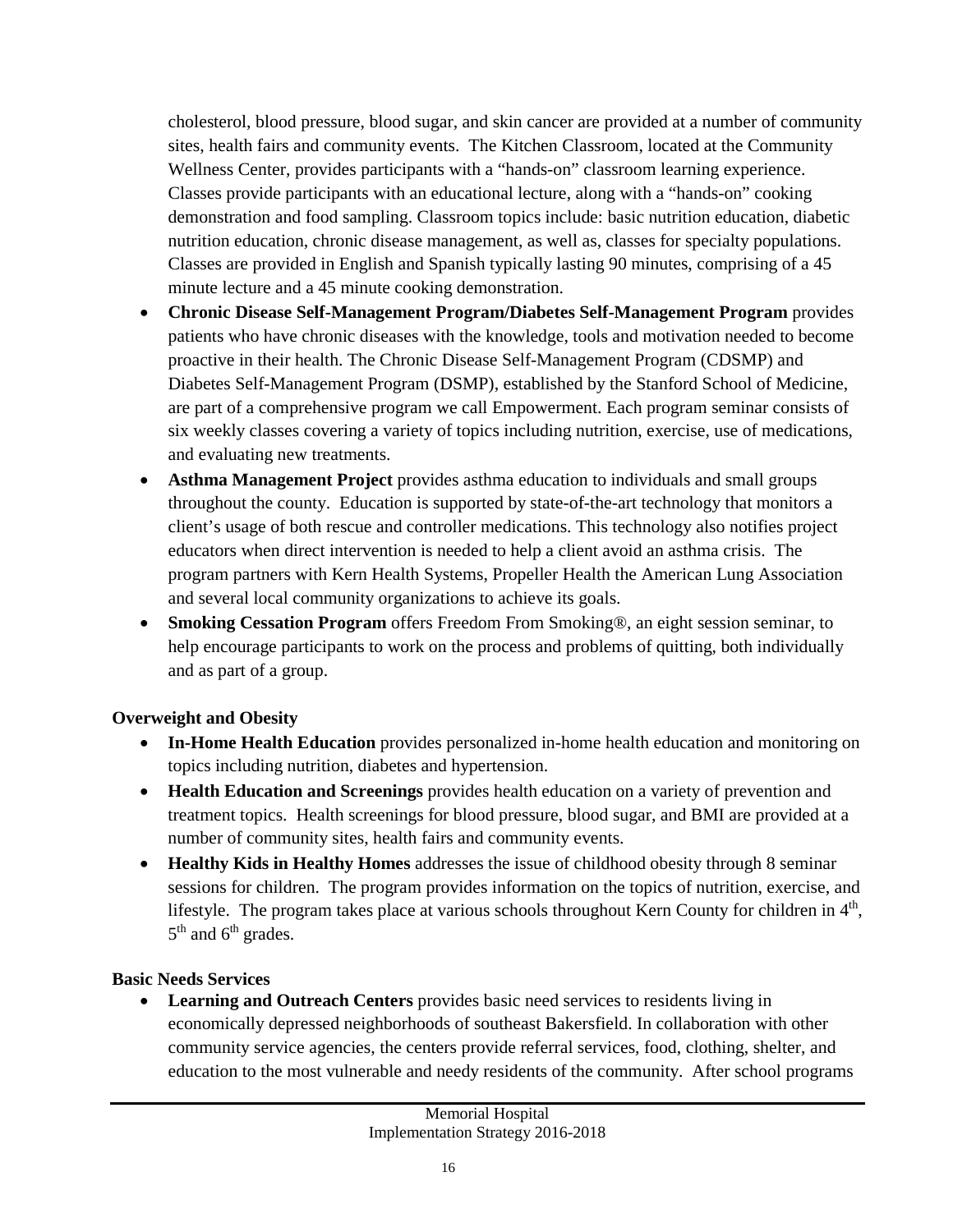at the centers provide tutoring support five days a week to underserved youth. Services are provided in English and Spanish.

• **Art and Spirituality Center** provides opportunities for artistic expression, meditation, relaxation, and creativity to promote health and well-being, aiding in physical, mental, and emotional recovery, including relieving anxiety and decreasing the perception of pain.

#### **Anticipated Impact**

The anticipated impacts of specific, major program initiatives, including goals and objectives, are stated in the Program Digests on the following pages. Overall, the hospital anticipates that actions taken to address significant health needs will: improve health knowledge, behaviors, and status; increase access to care; and help create conditions that support good health. The hospital is committed to monitoring key initiatives to assess and improve impact and address the underlying causes of persistent health problems through health promotion and disease prevention. The Community Benefit Committee, hospital executive leadership, Board of Directors, and Dignity Health receive and review program updates. The hospital creates and makes public an annual Community Benefit Report and Plan, and evaluates impact and sets priorities for its community health programs by conducting Community Health Needs Assessments every three years.

#### **Planned Collaboration**

The Department of Special Needs and Community Outreach regularly collaborates with more than 100 community organizations and agencies to address the health needs of the community. Working collaboratively with community partners, the hospital provides leadership and advocacy, stewardship of resources, assistance with local capacity building, and participation in community-wide health planning. Employees of the Department of Special Needs and Community Outreach are members of a variety of collaborative committees throughout Kern County including the Kern County Promotoras Network, Kern Comprehensive Cancer Awareness Partnership and Kern County Needs Assessment Committee. Hospital employees serve on a number of different boards or committees that respond to a variety of community concerns including the Mercy Cancer Committee, Alzheimer's Association of Central California, Asthma Coalition of Kern County, Domestic Violence Advisory Council of Kern County, and Kern County Homeless Collaborative. Our participation as a collaborative partner provides an opportunity to share information, resources and ideas, solve problems, identify options, and evaluate the success of our efforts.

### **Program Digests**

The following pages include Program Digests describing key programs and initiatives that address one or more significant health needs identified in the most recent CHNA report.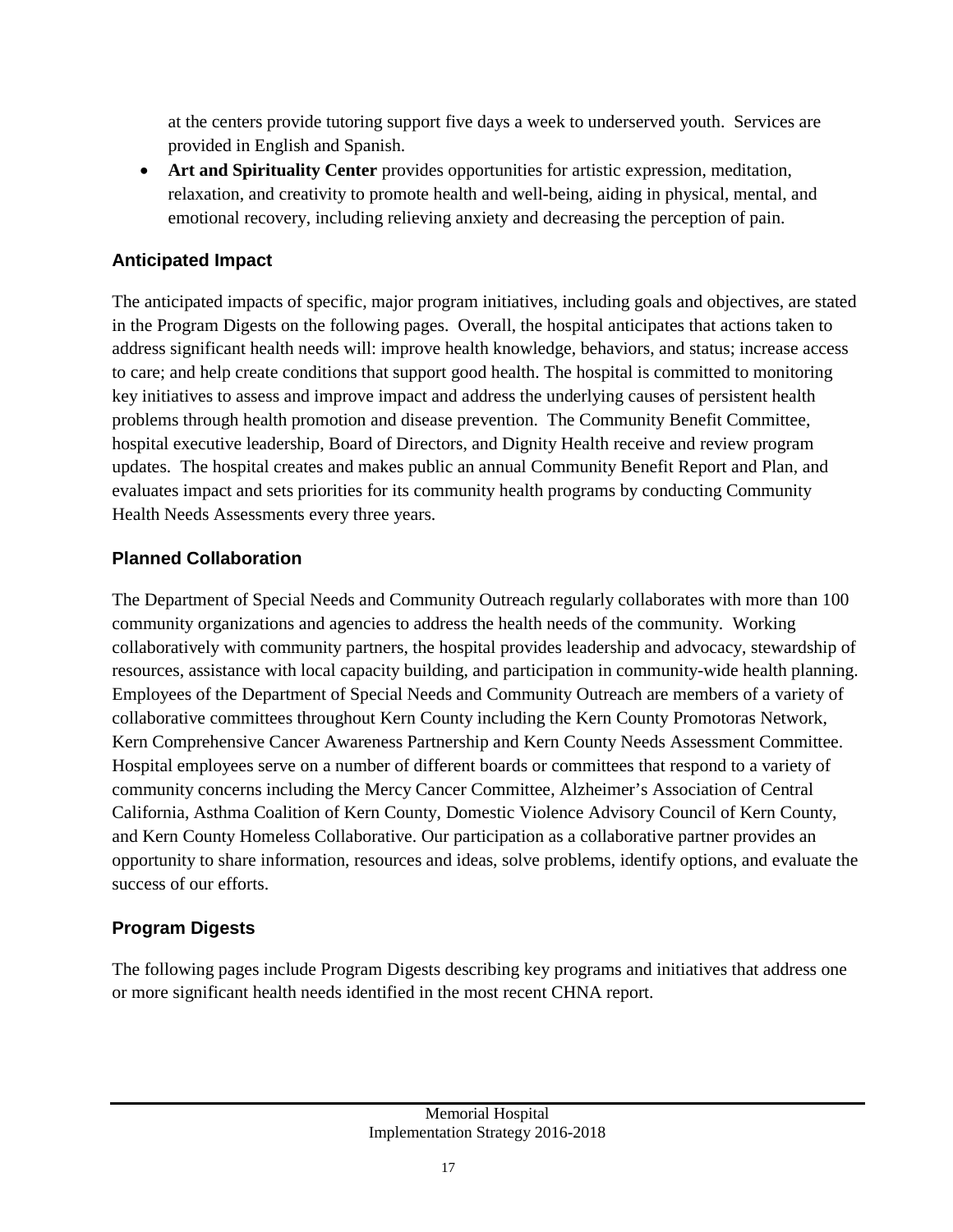| <b>Community Wellness Program</b>                                                                                                   |  |
|-------------------------------------------------------------------------------------------------------------------------------------|--|
| Overweight and Obesity<br><b>Significant Health Needs</b><br>✓                                                                      |  |
| <b>Addressed</b><br>Access to Care<br>✓                                                                                             |  |
| Diabetes<br>✓                                                                                                                       |  |
| Cardiovascular Disease<br>✓                                                                                                         |  |
| Asthma<br>✓                                                                                                                         |  |
| Cancer<br>✓                                                                                                                         |  |
| <b>Basic Needs Services</b><br>$\Box$                                                                                               |  |
| Focus on Disproportionate Unmet Health-Related Needs<br><b>Program Emphasis</b><br>✓                                                |  |
| <b>Emphasize Prevention</b><br>✓                                                                                                    |  |
| Contribute to a Seamless Continuum of Care<br>$\checkmark$                                                                          |  |
| <b>Build Community Capacity</b><br>✓                                                                                                |  |
| Demonstrate Collaboration<br>✓                                                                                                      |  |
| The Community Wellness Program is focused on preventive health care by<br><b>Program Description</b>                                |  |
| providing on-site screenings and health and wellness education classes on                                                           |  |
| relevant topics for residents throughout Kern County. The Community                                                                 |  |
| Wellness Program encompasses programs that address prevention, screening                                                            |  |
| and treatment for cancer, cardiovascular disease, asthma, overweight and                                                            |  |
| obesity, and smoking cessation.<br><b>Community Benefit</b>                                                                         |  |
| A1-a Community Health Education - Lectures/Workshops<br>A1-c Community Health Education - Individual health ed. for uninsured/under |  |
| Category<br>insured                                                                                                                 |  |
| A2-d Community Based Clinical Services - Immunizations/Screenings                                                                   |  |
| <b>Planned Actions for 2016 - 2018</b>                                                                                              |  |
| Increase access to preventive health services and reduce the impact of chronic<br>Program Goal /                                    |  |
| diseases on health.<br><b>Anticipated Impact</b>                                                                                    |  |
| <b>Measurable Objective(s)</b><br>Provide 33,000 blood pressure, cholesterol, glucose, and BMI screenings<br>$\bullet$              |  |
| with Indicator(s)<br>throughout Kern County. Eighty percent of clients who attend seven or                                          |  |
|                                                                                                                                     |  |
| more screenings will see improved health screening results.                                                                         |  |
| Provide 900 flu immunizations for residents of Kern County.<br>$\bullet$                                                            |  |
| Provide 10,500 clients with health education through in-home visits and<br>$\bullet$                                                |  |
| classes/seminars including Empowerment-Chronic Disease and Diabetes.                                                                |  |
| A representative random sample of clients educated will be selected, to                                                             |  |
| determine effectiveness of in-home and classroom health education. Ninety-                                                          |  |
| five percent will report increased knowledge on the importance of living a                                                          |  |
| healthy lifestyle.                                                                                                                  |  |
| Eighty-five percent of children who attend six of the eight classes in<br>$\bullet$                                                 |  |
| Healthy Kids in Healthy Homes will demonstrate improved physical fitness.                                                           |  |
| Maintain 20 clients in the Asthma Program pilot project. Seventy percent of<br>٠                                                    |  |
| the clients will demonstrate a reduction in rescue inhaler usages.                                                                  |  |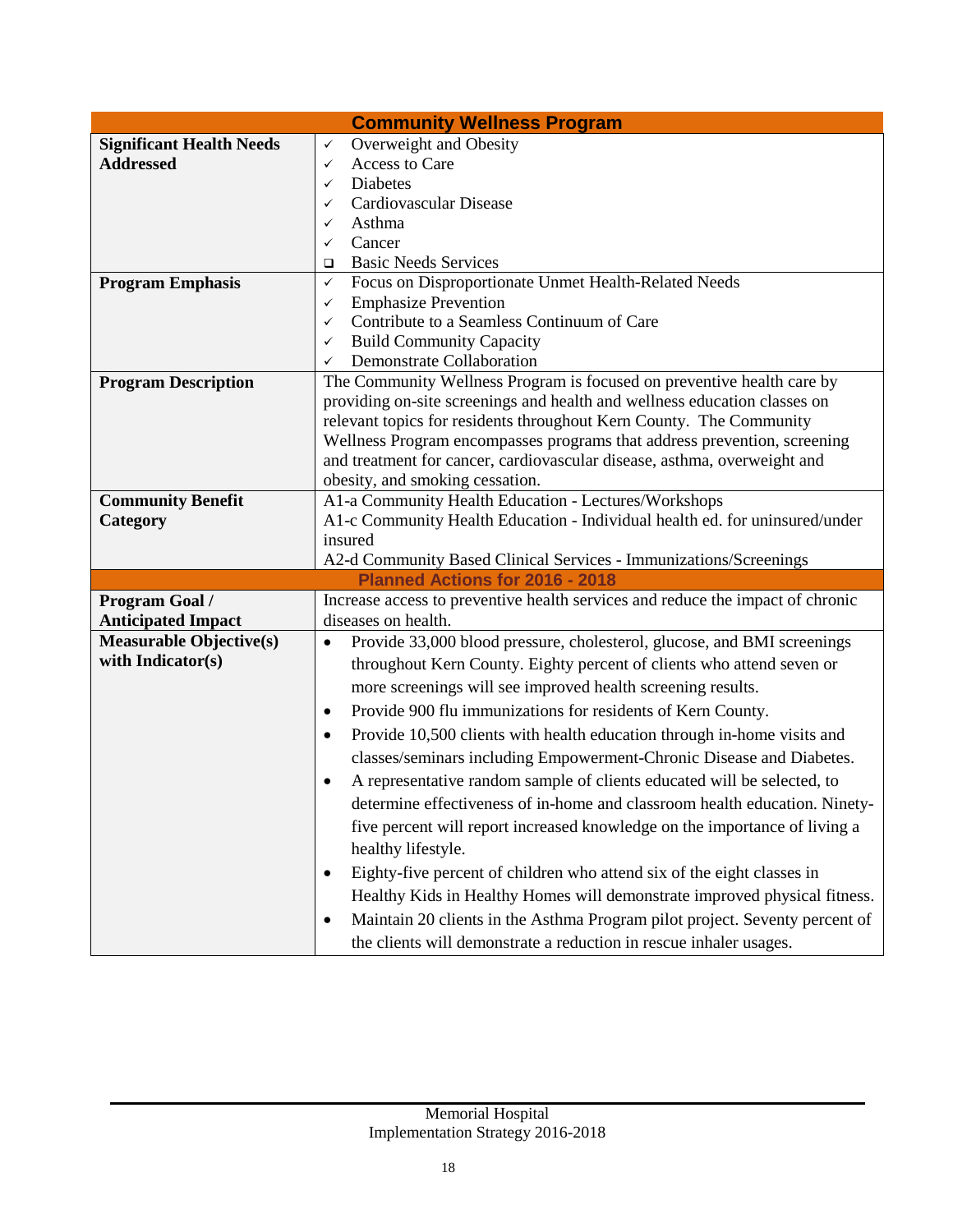| <b>Intervention Actions</b>  | 1. Provide 175 Community Health Education classes that focus on the              |
|------------------------------|----------------------------------------------------------------------------------|
| for Achieving Goal           | following community priorities - Obesity, Diabetes, Asthma, and                  |
|                              | Cardiovascular Disease.                                                          |
|                              | Add 5 new locations for Community Health Education classes.<br>2.                |
|                              | Further develop collaborative relationships with community based providers<br>3. |
|                              | to provide health education throughout Kern County.                              |
|                              | Identify and implement health education opportunities for specialty<br>4.        |
|                              | populations.                                                                     |
|                              | Provide 26 cooking classes through the Kitchen Classroom.<br>5.                  |
|                              | Provide nutrition education to participants in the National Youth Sports<br>6.   |
|                              | Program.                                                                         |
|                              | 7. In coordination with community partners, host events at the Community         |
|                              | Wellness Center.                                                                 |
| <b>Planned Collaboration</b> | Our programs will continue to collaborate with dozens of local community         |
|                              | organizations to achieve our goals, including community health centers, public   |
|                              | health, social services, school districts, and other private and public          |
|                              | stakeholders. Some of the program's major partners include: California State     |
|                              | University Bakersfield, Women Infants and Children Program, school districts,    |
|                              | health care providers, health plans, and family resource centers.                |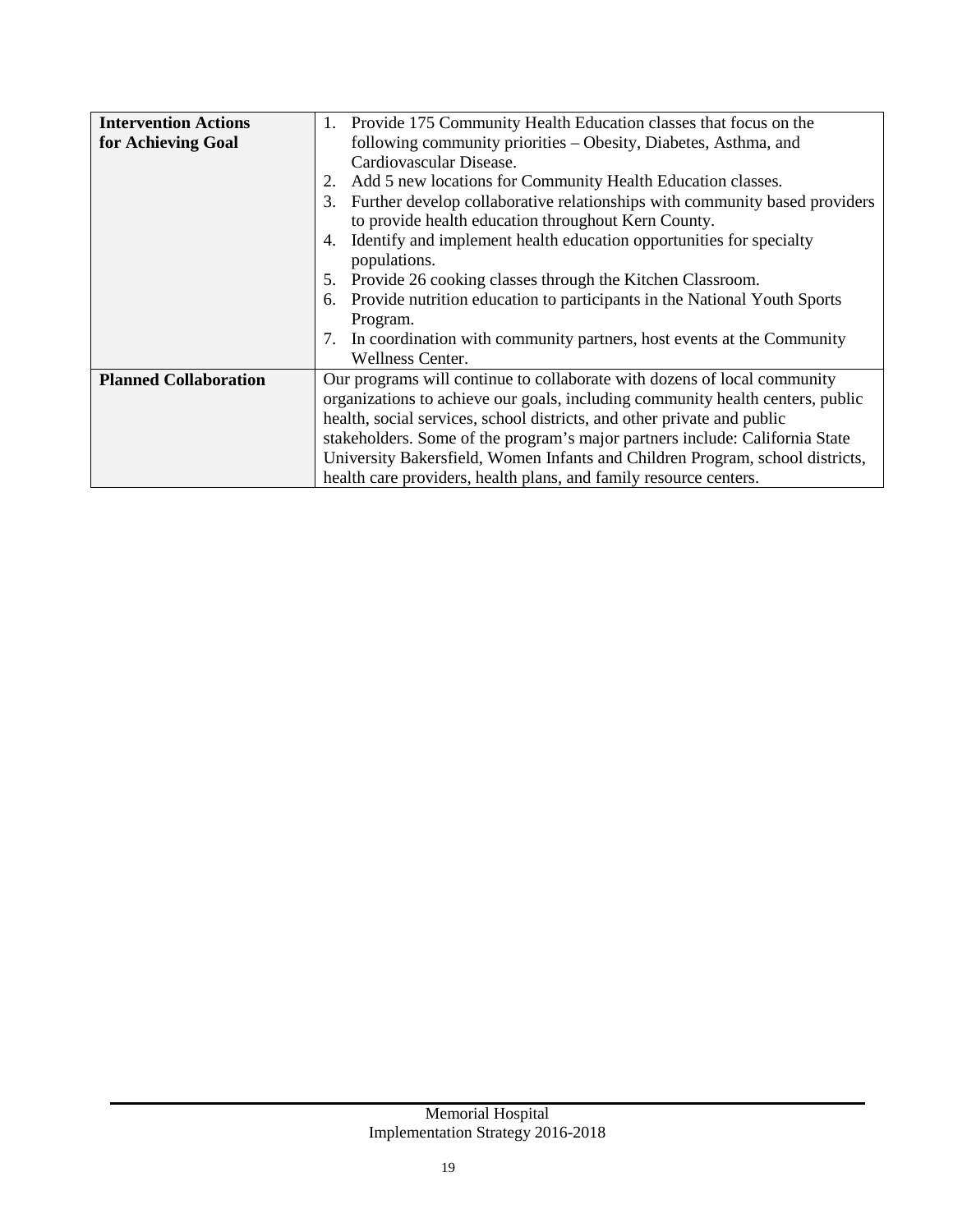| <b>Chronic Disease Self-Management/Diabetes Programs</b> |                                                                                      |
|----------------------------------------------------------|--------------------------------------------------------------------------------------|
| <b>Significant Health Needs</b>                          | Overweight and Obesity<br>$\checkmark$                                               |
| <b>Addressed</b>                                         | Access to Care<br>✓                                                                  |
|                                                          | Diabetes<br>✓                                                                        |
|                                                          | Cardiovascular Disease<br>✓                                                          |
|                                                          | Asthma<br>✓                                                                          |
|                                                          | Cancer<br>✓                                                                          |
|                                                          | <b>Basic Needs Services</b><br>□                                                     |
| <b>Program Emphasis</b>                                  | Focus on Disproportionate Unmet Health-Related Needs<br>✓                            |
|                                                          | <b>Emphasize Prevention</b><br>✓                                                     |
|                                                          | Contribute to a Seamless Continuum of Care<br>✓                                      |
|                                                          | <b>Build Community Capacity</b><br>✓                                                 |
|                                                          | Demonstrate Collaboration<br>✓                                                       |
| <b>Program Description</b>                               | The Chronic Disease Self-Management Programs (Empowerment -Chronic                   |
|                                                          | Disease and Empowerment -Diabetes) are designed for persons who have                 |
|                                                          | diabetes and other chronic illnesses to provide them with the knowledge, tools       |
|                                                          | and motivation needed to become proactive in their health. Each program              |
|                                                          | seminar consists of six weekly classes covering a variety of topics including        |
|                                                          | nutrition, exercise, use of medications, communication with doctors, stress          |
|                                                          | management, and evaluating new treatments.                                           |
| <b>Community Benefit</b>                                 | A1-a Community Health Education - Lectures/Workshops                                 |
| Category                                                 |                                                                                      |
|                                                          | Planned Actions for 2016 - 2018                                                      |
|                                                          |                                                                                      |
| Program Goal /                                           | Evidence-based chronic disease self-management (CDSM) programs will                  |
| <b>Anticipated Impact</b>                                | decrease hospital admissions and ER use for persons with diabetes and                |
|                                                          | Congestive Heart Failure.                                                            |
| <b>Measurable Objective(s)</b>                           | Provide 25 Empowerment-Chronic Disease and Empowerment-Diabetes<br>$\bullet$         |
| with Indicator(s)                                        | seminars in those areas of Kern County with a Community Need Index                   |
|                                                          | (CNI) score of 3 or higher to ensure that underserved persons throughout             |
|                                                          | the county have access to the seminars.                                              |
|                                                          | 85% of all participants with chronic diseases who complete Empowerment-<br>$\bullet$ |
|                                                          | Chronic Disease and Empowerment-Diabetes seminars will decrease                      |
|                                                          | admissions to the hospital or emergency department for the three months              |
|                                                          | following their participation in the program.                                        |
|                                                          | Provide 5 new locations in Kern County for Empowerment-Chronic Disease               |
|                                                          | and Empowerment-Diabetes Seminars in order to expand our services.                   |
| <b>Intervention Actions</b>                              | Offer seminars that are six weeks in length that target persons with diabetes<br>1.  |
| for Achieving Goal                                       | and other chronic diseases.                                                          |
|                                                          | Focus seminars on the uninsured and populations who qualify for publicly<br>2.       |
|                                                          | funded health care plans.                                                            |
|                                                          | Engage clinical health professionals and health plan providers to guide<br>3.        |
|                                                          | program improvement.                                                                 |
|                                                          | Encourage and support continuing education for leader development to<br>4.           |
|                                                          |                                                                                      |
|                                                          | ensure the Empowerment Self-Management Programs provide quality                      |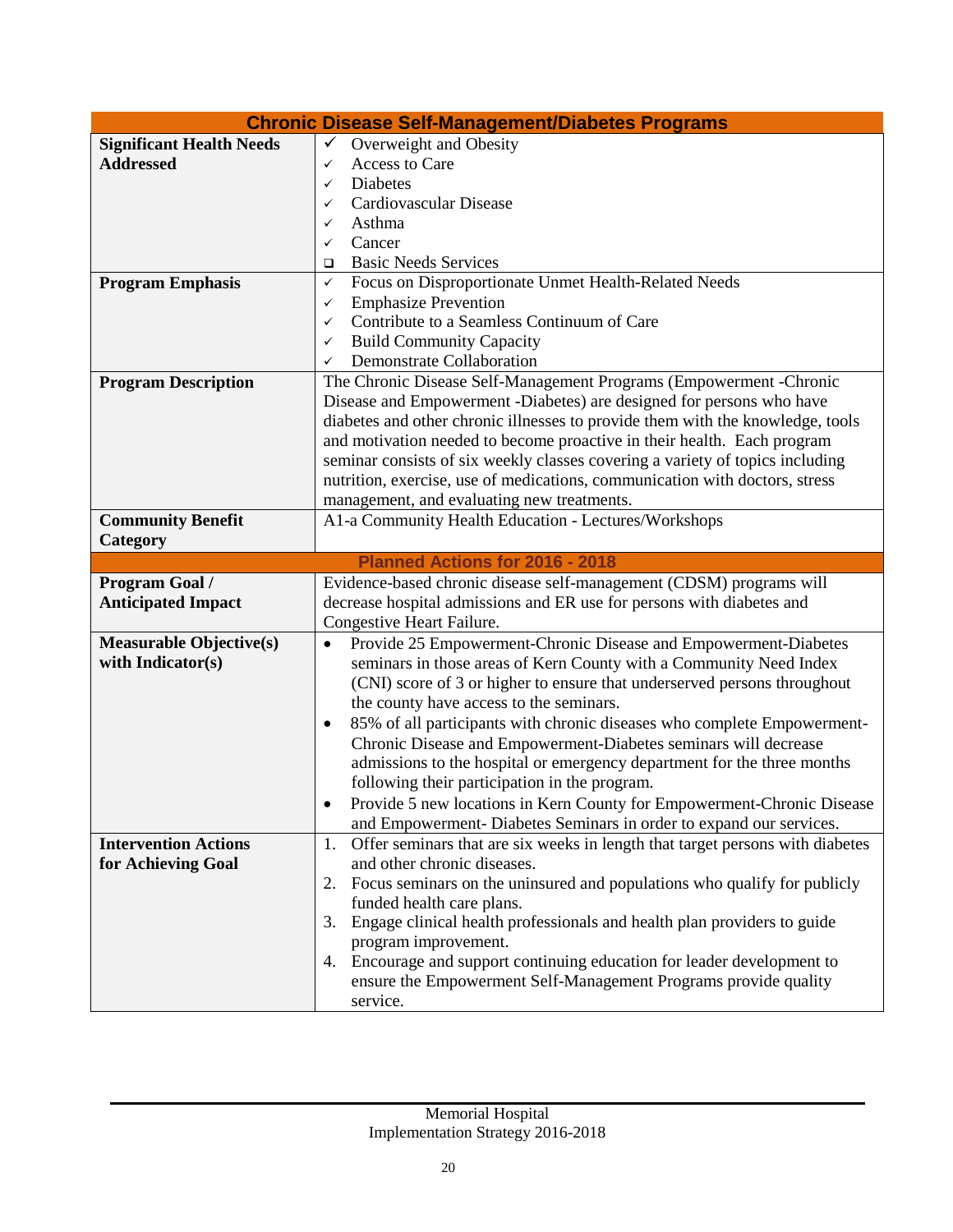| <b>Planned Collaboration</b> | Our program will continue to collaborate with over a dozen local community    |
|------------------------------|-------------------------------------------------------------------------------|
|                              | organizations to achieve its goals, including community health centers and    |
|                              | other private and public stakeholders. Some of the program's major partners   |
|                              | include: churches, school districts, health care providers, health plans, and |
|                              | family resource centers.                                                      |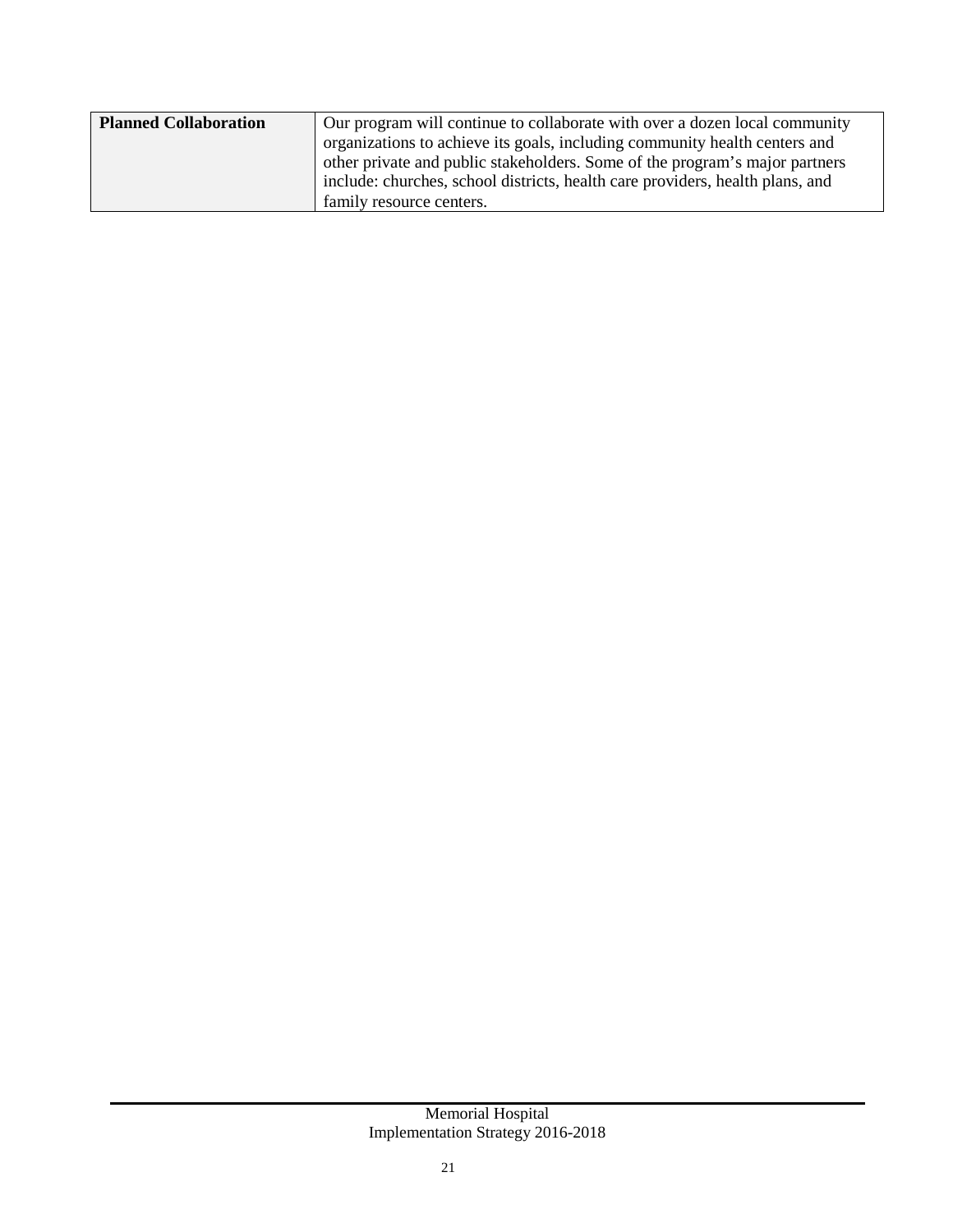| <b>Community Health Initiative</b> |                                                                                                                                                                   |
|------------------------------------|-------------------------------------------------------------------------------------------------------------------------------------------------------------------|
| <b>Significant Health Needs</b>    | Overweight and Obesity<br>$\Box$                                                                                                                                  |
| <b>Addressed</b>                   | Access to Care<br>✓                                                                                                                                               |
|                                    | Diabetes<br>$\Box$                                                                                                                                                |
|                                    | Cardiovascular Disease<br>□                                                                                                                                       |
|                                    | Asthma<br>□                                                                                                                                                       |
|                                    | Cancer<br>□                                                                                                                                                       |
|                                    | <b>Basic Needs Services</b><br>□                                                                                                                                  |
| <b>Program Emphasis</b>            | Focus on Disproportionate Unmet Health-Related Needs<br>✓                                                                                                         |
|                                    | <b>Emphasize Prevention</b><br>✓                                                                                                                                  |
|                                    | Contribute to a Seamless Continuum of Care<br>✓                                                                                                                   |
|                                    | <b>Build Community Capacity</b><br>✓                                                                                                                              |
|                                    | Demonstrate Collaboration<br>✓                                                                                                                                    |
| <b>Program Description</b>         | The Community Health Initiative of Kern County works with more than                                                                                               |
|                                    | 50 public, private and non-profit organizations to enroll individuals in health                                                                                   |
|                                    | insurance programs. The Community Health Initiative works to provide access                                                                                       |
|                                    | to health care for those for whom no insurance program is available. The                                                                                          |
|                                    | Community Health Initiative provides training for Certified Enrollment                                                                                            |
|                                    | Counselors (CECs) and referrals to partner agencies, and works at the local and<br>state levels to help streamline the sometimes burdensome process of navigating |
|                                    | through the public health system.                                                                                                                                 |
| <b>Community Benefit</b>           | A3-d Health Care Support Services - Enrollment Assistance                                                                                                         |
| Category                           |                                                                                                                                                                   |
|                                    | Planned Actions for 2016 - 2018                                                                                                                                   |
| Program Goal /                     | Kern County residents will have access to health care, will be able to navigate                                                                                   |
| <b>Anticipated Impact</b>          | health insurance coverage to access care, and will utilize preventive care.                                                                                       |
| <b>Measurable Objective(s)</b>     | 6,500 individuals will learn about available health insurance coverage<br>$\bullet$                                                                               |
| with Indicator(s)                  | options.                                                                                                                                                          |
|                                    | 1,500 individuals will receive education about health insurance coverage<br>$\bullet$                                                                             |
|                                    | and the importance of preventive care.                                                                                                                            |
|                                    | 600 individuals will be enrolled in Medi-Cal or Covered California.<br>$\bullet$                                                                                  |
|                                    | 100% of clients assisted with health insurance enrollment will receive<br>$\bullet$                                                                               |
|                                    | information to increase their understanding of their coverage and how to                                                                                          |
|                                    | access care.                                                                                                                                                      |
|                                    | 85% of individuals served will receive assistance in choosing a health plan.                                                                                      |
|                                    | 50% of clients enrolled in a health insurance plan will schedule a primary<br>$\bullet$                                                                           |
|                                    | care visit within the first 6 months of enrollment.                                                                                                               |
|                                    | Provide 10 trainings to Certified Application Assisters (CACs) to maintain<br>٠                                                                                   |
|                                    | a strong county-wide network of assisters.                                                                                                                        |
|                                    | Participate in 120 health outreach activities throughout Kern County.<br>$\bullet$                                                                                |
|                                    | Offer 30 health education events/workshops in partnership with school<br>$\bullet$                                                                                |
|                                    | districts, community-based organizations and Promotoras.                                                                                                          |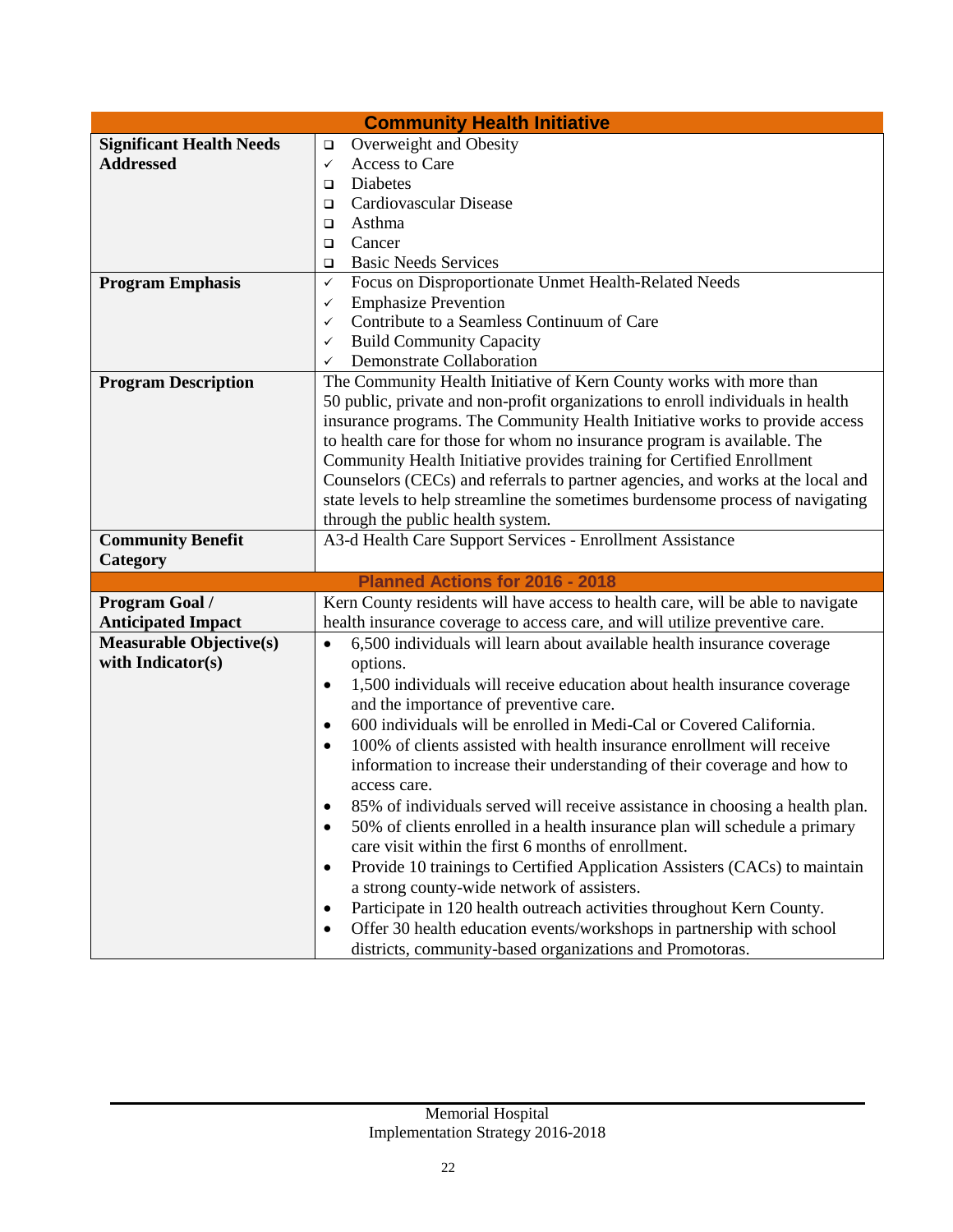| <b>Intervention Actions</b>  | Partner with school districts and community-based organizations to<br>1.                                                                                                                                                                         |
|------------------------------|--------------------------------------------------------------------------------------------------------------------------------------------------------------------------------------------------------------------------------------------------|
| for Achieving Goal           | encourage client referrals for health insurance enrollment assistance and<br>advocacy.                                                                                                                                                           |
|                              | Hold health insurance enrollment events in outlying areas of Kern County.                                                                                                                                                                        |
|                              | Meet monthly with agency representatives to coordinate county-wide<br>3.<br>outreach, enrollment and education efforts.                                                                                                                          |
|                              | Review "Path to Good Health" booklet with every client who receives<br>4.<br>application assistance to help them understand programs and coverage.                                                                                               |
|                              | Make follow-up utilization calls to those individuals who are assisted with<br>5.<br>health insurance enrollment.                                                                                                                                |
|                              | Coordinate the Outreach, Enrollment, Retention and Utilization Committee<br>6.<br>(OERUC).                                                                                                                                                       |
|                              | Coordinate quarterly Certified Application Counselor (CAC) network<br>7.<br>meetings.                                                                                                                                                            |
|                              | Survey CACs for training needs and develop appropriate trainings.<br>8.                                                                                                                                                                          |
| <b>Planned Collaboration</b> | Our program will continue to collaborate with dozens of local organizations to<br>reach the different populations residing in Kern County. Partners will include:<br>community health centers, public health, social services, school districts, |
|                              | community-based organizations, churches, Promotoras and other private and<br>public stakeholders.                                                                                                                                                |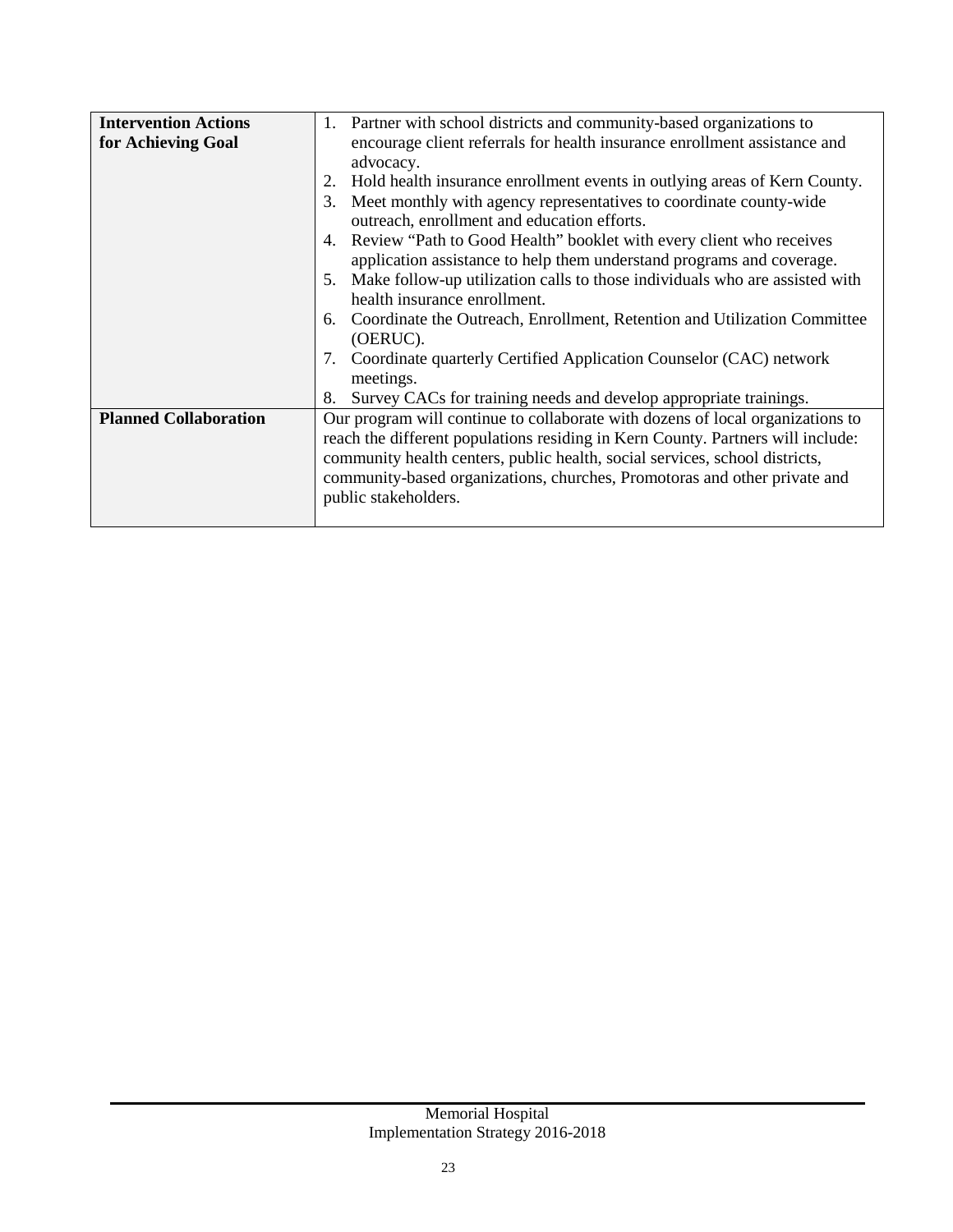| <b>Homemaker Care Program</b>   |                                                                                                                         |
|---------------------------------|-------------------------------------------------------------------------------------------------------------------------|
| <b>Significant Health Needs</b> | Overweight and Obesity<br>$\Box$                                                                                        |
| <b>Addressed</b>                | Access to Care<br>$\checkmark$                                                                                          |
|                                 | Diabetes<br>$\Box$                                                                                                      |
|                                 | Cardiovascular Disease<br>$\Box$                                                                                        |
|                                 | Asthma<br>$\Box$                                                                                                        |
|                                 | Cancer<br>$\Box$                                                                                                        |
|                                 | <b>Basic Needs Services</b><br>✓                                                                                        |
| <b>Program Emphasis</b>         | Focus on Disproportionate Unmet Health-Related Needs<br>✓                                                               |
|                                 | <b>Emphasize Prevention</b><br>✓                                                                                        |
|                                 | Contribute to a Seamless Continuum of Care<br>✓                                                                         |
|                                 | <b>Build Community Capacity</b><br>✓                                                                                    |
|                                 | <b>Demonstrate Collaboration</b><br>✓                                                                                   |
| <b>Program Description</b>      | The Homemaker Care Program provides a two-week comprehensive                                                            |
|                                 | employment readiness skills training focusing on individuals transitioning from                                         |
|                                 | unemployment into the workforce. Participants are trained to offer competent                                            |
|                                 | and reliable services to the ever growing senior population.                                                            |
|                                 |                                                                                                                         |
|                                 | The Homemaker Care Program provides in-home supportive services to seniors                                              |
|                                 | ages 65 and older, as well as adults with disabilities. Case management of the                                          |
|                                 | seniors is conducted in the form of wellness checks and home visits to assess                                           |
|                                 | client safety, nutrition, and program satisfaction.                                                                     |
| <b>Community Benefit</b>        | E3-d In-kind Assistance - Basic services for individuals                                                                |
| Category                        | F5-c Leadership Dev/Training for Community Members - Career development                                                 |
|                                 | <b>Planned Actions for 2016 - 2018</b>                                                                                  |
|                                 |                                                                                                                         |
|                                 |                                                                                                                         |
| Program Goal /                  | Provide employment readiness training for individuals transitioning from                                                |
| <b>Anticipated Impact</b>       | unemployment into the workforce, and provide in-home support services to                                                |
|                                 | low-income seniors and disabled adults allowing them to remain in their homes.                                          |
| <b>Measurable Objective(s)</b>  | • Improve the quality of life of 100% of clients.                                                                       |
| with Indicator(s)               | • Maintain or increase client satisfaction rates to 90% for excellence in quality                                       |
|                                 | and dignity of service received.                                                                                        |
|                                 | • Conduct twelve, two-week training sessions with a target of 96 graduates.                                             |
|                                 | • Assist 100% of graduates to create a professional, useful and impactful                                               |
|                                 | resume.                                                                                                                 |
|                                 | · Improve skill, knowledge and confidence levels of 100% of graduates.                                                  |
| <b>Intervention Actions</b>     | 1. Collaborate with senior-related and health care related companies,                                                   |
| for Achieving Goal              | organizations and public agencies to increase our ability to advocate for our                                           |
|                                 | clients and help all seniors advocate for themselves.                                                                   |
|                                 | Provide services to increase access to care for vulnerable seniors and<br>2.                                            |
|                                 | disabled clients.                                                                                                       |
|                                 | Link underserved clients to needed health care and social service resources.<br>3.                                      |
|                                 | Pursue grant funds for a Virtual Dementia Tour training package to enhance<br>4.                                        |
|                                 | both our training program and client experience.                                                                        |
|                                 | Collaborate with other organizations to identify candidates for the program.<br>5.                                      |
| <b>Planned Collaboration</b>    | Collaboration with many community-based organizations is essential to our                                               |
|                                 | ultimate success. Our programs will continue to work with: Alzheimer's                                                  |
|                                 | Disease Association of Kern County, Garden Pathways, Kern Senior Network,<br>UC Cal Fresh, and Centre for Neuro Skills. |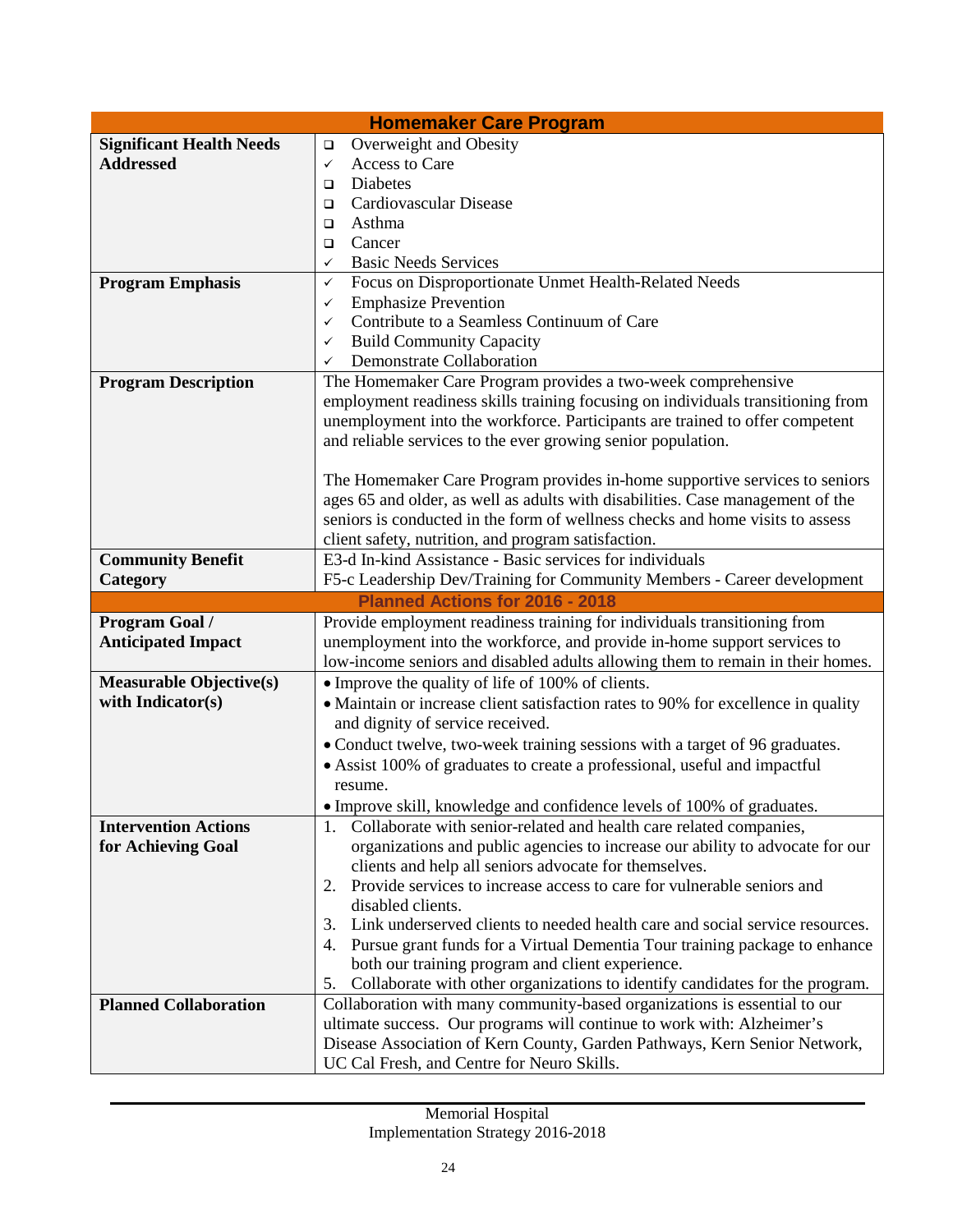| <b>Basic Needs Services</b>     |                                                                                                                                                                                                                                                                                                                                                                                                                                                                                                                                                                                                                                                                                               |
|---------------------------------|-----------------------------------------------------------------------------------------------------------------------------------------------------------------------------------------------------------------------------------------------------------------------------------------------------------------------------------------------------------------------------------------------------------------------------------------------------------------------------------------------------------------------------------------------------------------------------------------------------------------------------------------------------------------------------------------------|
| <b>Significant Health Needs</b> | Overweight and Obesity<br>$\Box$                                                                                                                                                                                                                                                                                                                                                                                                                                                                                                                                                                                                                                                              |
| <b>Addressed</b>                | Access to Care<br>$\Box$                                                                                                                                                                                                                                                                                                                                                                                                                                                                                                                                                                                                                                                                      |
|                                 | Diabetes<br>$\Box$                                                                                                                                                                                                                                                                                                                                                                                                                                                                                                                                                                                                                                                                            |
|                                 | Cardiovascular Disease<br>$\Box$                                                                                                                                                                                                                                                                                                                                                                                                                                                                                                                                                                                                                                                              |
|                                 | Asthma<br>$\Box$                                                                                                                                                                                                                                                                                                                                                                                                                                                                                                                                                                                                                                                                              |
|                                 | Cancer<br>$\Box$                                                                                                                                                                                                                                                                                                                                                                                                                                                                                                                                                                                                                                                                              |
|                                 | $\checkmark$ Basic Needs Services                                                                                                                                                                                                                                                                                                                                                                                                                                                                                                                                                                                                                                                             |
| <b>Program Emphasis</b>         | Focus on Disproportionate Unmet Health-Related Needs<br>$\checkmark$                                                                                                                                                                                                                                                                                                                                                                                                                                                                                                                                                                                                                          |
|                                 | <b>Emphasize Prevention</b><br>✓                                                                                                                                                                                                                                                                                                                                                                                                                                                                                                                                                                                                                                                              |
|                                 | Contribute to a Seamless Continuum of Care<br>✓                                                                                                                                                                                                                                                                                                                                                                                                                                                                                                                                                                                                                                               |
|                                 | <b>Build Community Capacity</b><br>✓                                                                                                                                                                                                                                                                                                                                                                                                                                                                                                                                                                                                                                                          |
|                                 | Demonstrate Collaboration<br>✓                                                                                                                                                                                                                                                                                                                                                                                                                                                                                                                                                                                                                                                                |
| <b>Program Description</b>      | The Learning and Outreach Centers are located in economically depressed<br>neighborhoods of southeast Bakersfield. These centers serve as strategic hubs of<br>our community outreach efforts. In collaboration with other community service<br>agencies, the centers provide referral services, food, clothing, shelter, education,<br>and health screenings to the most vulnerable and needy residents of the<br>community. The after school program provides tutoring support five days a<br>week to underserved youth.<br>The Art and Spirituality Center provides opportunities for artistic expression,<br>meditation, relaxation, and creativity to improve quality of life and reduce |
|                                 | stress.                                                                                                                                                                                                                                                                                                                                                                                                                                                                                                                                                                                                                                                                                       |
| <b>Community Benefit</b>        | A1-a Community Health Education - Lectures/Workshops                                                                                                                                                                                                                                                                                                                                                                                                                                                                                                                                                                                                                                          |
| Category                        | A3-g Health Care Support Services - Case management post-discharge                                                                                                                                                                                                                                                                                                                                                                                                                                                                                                                                                                                                                            |
|                                 | E3-a In-kind Donations - Food                                                                                                                                                                                                                                                                                                                                                                                                                                                                                                                                                                                                                                                                 |
|                                 | E3-c In-kind Donations - Clothing/gifts                                                                                                                                                                                                                                                                                                                                                                                                                                                                                                                                                                                                                                                       |
|                                 | E3-d In-kind Assistance - Basic services for individuals                                                                                                                                                                                                                                                                                                                                                                                                                                                                                                                                                                                                                                      |
|                                 | Planned Actions for 2016 - 2018                                                                                                                                                                                                                                                                                                                                                                                                                                                                                                                                                                                                                                                               |
| Program Goal /                  | Increase access to health and social services to help residents of Kern County                                                                                                                                                                                                                                                                                                                                                                                                                                                                                                                                                                                                                |
| <b>Anticipated Impact</b>       | stay healthy.                                                                                                                                                                                                                                                                                                                                                                                                                                                                                                                                                                                                                                                                                 |
| <b>Measurable Objective(s)</b>  | 30,000 individuals will be assisted with basic living necessities.<br>$\bullet$                                                                                                                                                                                                                                                                                                                                                                                                                                                                                                                                                                                                               |
| with Indicator(s)               | 75% of the students who participate in the Homework Club and After<br>$\bullet$                                                                                                                                                                                                                                                                                                                                                                                                                                                                                                                                                                                                               |
|                                 | School Club will achieve a grade point average of 2.5 or above.                                                                                                                                                                                                                                                                                                                                                                                                                                                                                                                                                                                                                               |
|                                 | 4,000 participants will take part in programs at the Art and Spirituality<br>$\bullet$                                                                                                                                                                                                                                                                                                                                                                                                                                                                                                                                                                                                        |
|                                 | Center.                                                                                                                                                                                                                                                                                                                                                                                                                                                                                                                                                                                                                                                                                       |
|                                 | 90% of Art and Spirituality Center participants will:<br>$\bullet$                                                                                                                                                                                                                                                                                                                                                                                                                                                                                                                                                                                                                            |
|                                 | Experience a release of stress and anxiety after completing a workshop.<br>$\circ$                                                                                                                                                                                                                                                                                                                                                                                                                                                                                                                                                                                                            |
|                                 | Feel that the Center environment allowed them to relax.<br>$\circ$                                                                                                                                                                                                                                                                                                                                                                                                                                                                                                                                                                                                                            |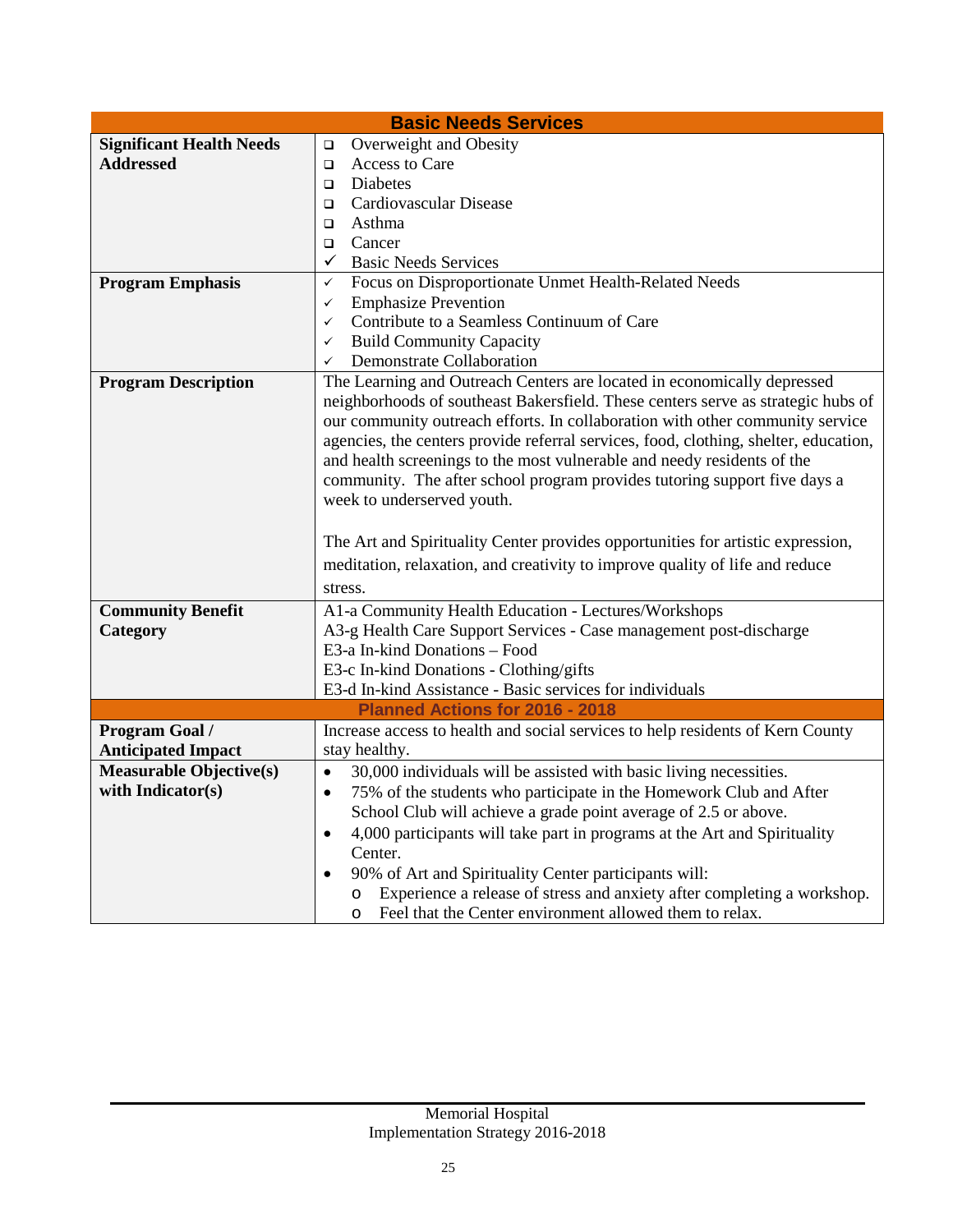| <b>Intervention Actions</b>  | The Learning and Outreach Centers will provide basic need services to<br>1.      |
|------------------------------|----------------------------------------------------------------------------------|
| for Achieving Goal           | vulnerable residents living in underserved neighborhoods of southeast            |
|                              | Bakersfield. In collaboration with other community service agencies, the         |
|                              | centers will provide: referral services, food, clothing, shelter, and education. |
|                              | The Learning and Outreach Centers will offer after school programs that<br>2.    |
|                              | provide tutoring support to underserved youth. Services are provided in          |
|                              | English and Spanish.                                                             |
|                              | The Art and Spirituality Center will offer programs in the following<br>3.       |
|                              | classifications:                                                                 |
|                              | Contemplative and reflective                                                     |
|                              | Drawing and painting<br>$\circ$                                                  |
|                              | Handmade creations<br>$\Omega$                                                   |
|                              | Music and movement<br>$\Omega$                                                   |
|                              | Writing and poetry<br>$\circ$                                                    |
| <b>Planned Collaboration</b> | Collaboration with many community-based organizations is essential to our        |
|                              | ultimate success. Among the major collaborators, are: Clinica Sierra Vista,      |
|                              | Tevis Jr. High School, Bakersfield City School District, Golden Empire           |
|                              | Gleaners, St. Philip Apostle Church, Greenfield Family Resource Center,          |
|                              | Community Action Partnership of Kern, Flood Ministries, Love Inc., The Hope      |
|                              | Center, Bethany Homeless Shelter, Bakersfield Rescue Mission, Hoffman            |
|                              | Hospice, Valley Achievement Center, Bakersfield Association for Retarded         |
|                              | Citizens, Recovery Innovations Freise Hope House, Action Family Counseling,      |
|                              | Housing Authority of Kern County.                                                |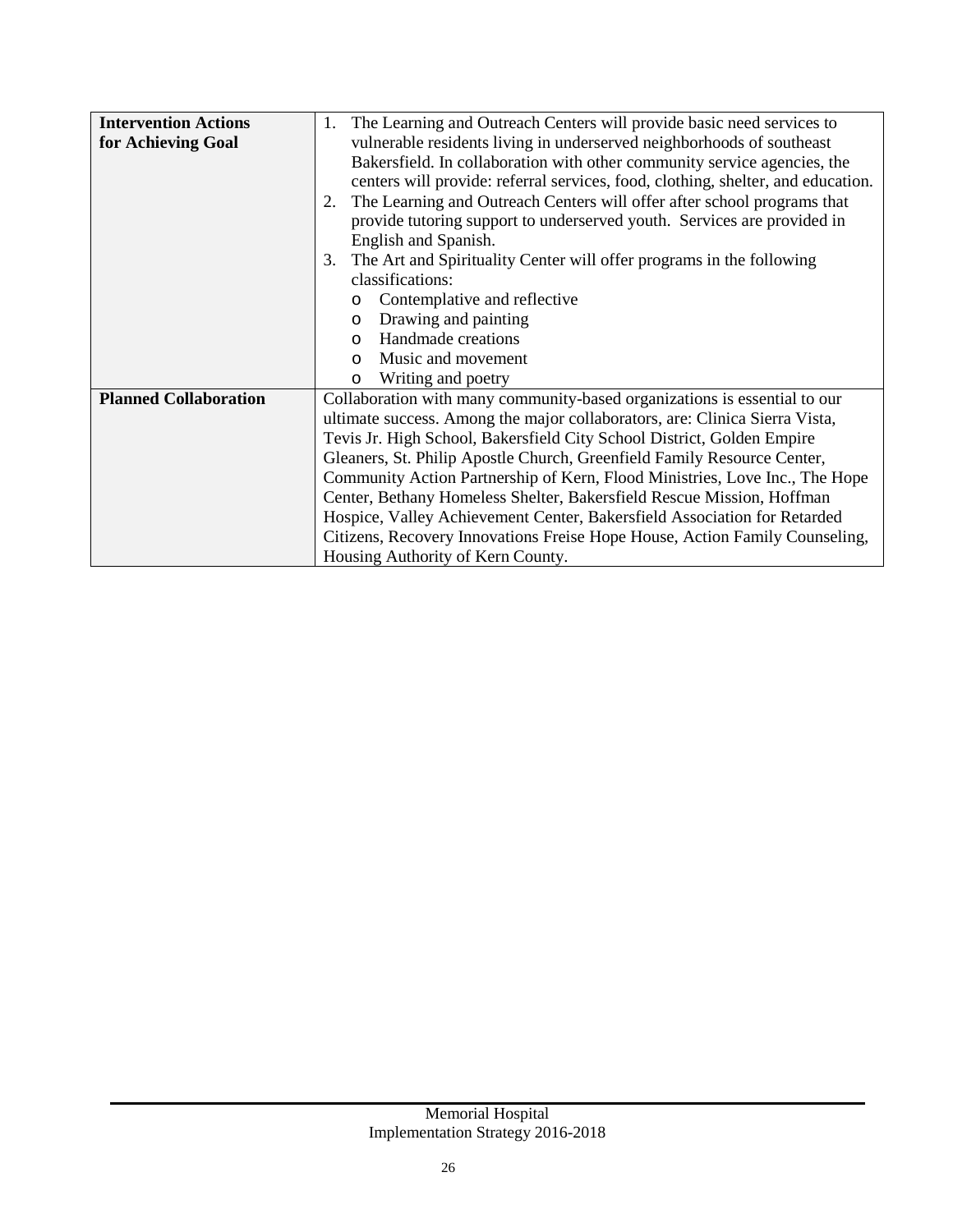### **APPENDIX A: BOARD OF DIRECTORS AND COMMITTEE ROSTERS**

#### **Dignity Health – Bakersfield Memorial Hospital Board of Directors 2016**

- 1. Robert Noriega, *Chair*
- *2.* Stephen T. Clifford, *Vice Chair*
- 3. Brad Hannink, *Secretary/Treasurer*
- 4. Jon Van Boening, *BMH President and CEO*
- 5. Kurt Finberg, MD
- 6. John R. Findley, MD
- 7. Donald McMurtrey
- 8. Morgan Clayton
- 9. Bruce Peters, President Mercy Hospitals of Bakersfield
- 10. Javier Miro, MD
- 11. Stephen Helvie, MD
- 12. Sandra Serrano
- 13. Susie Small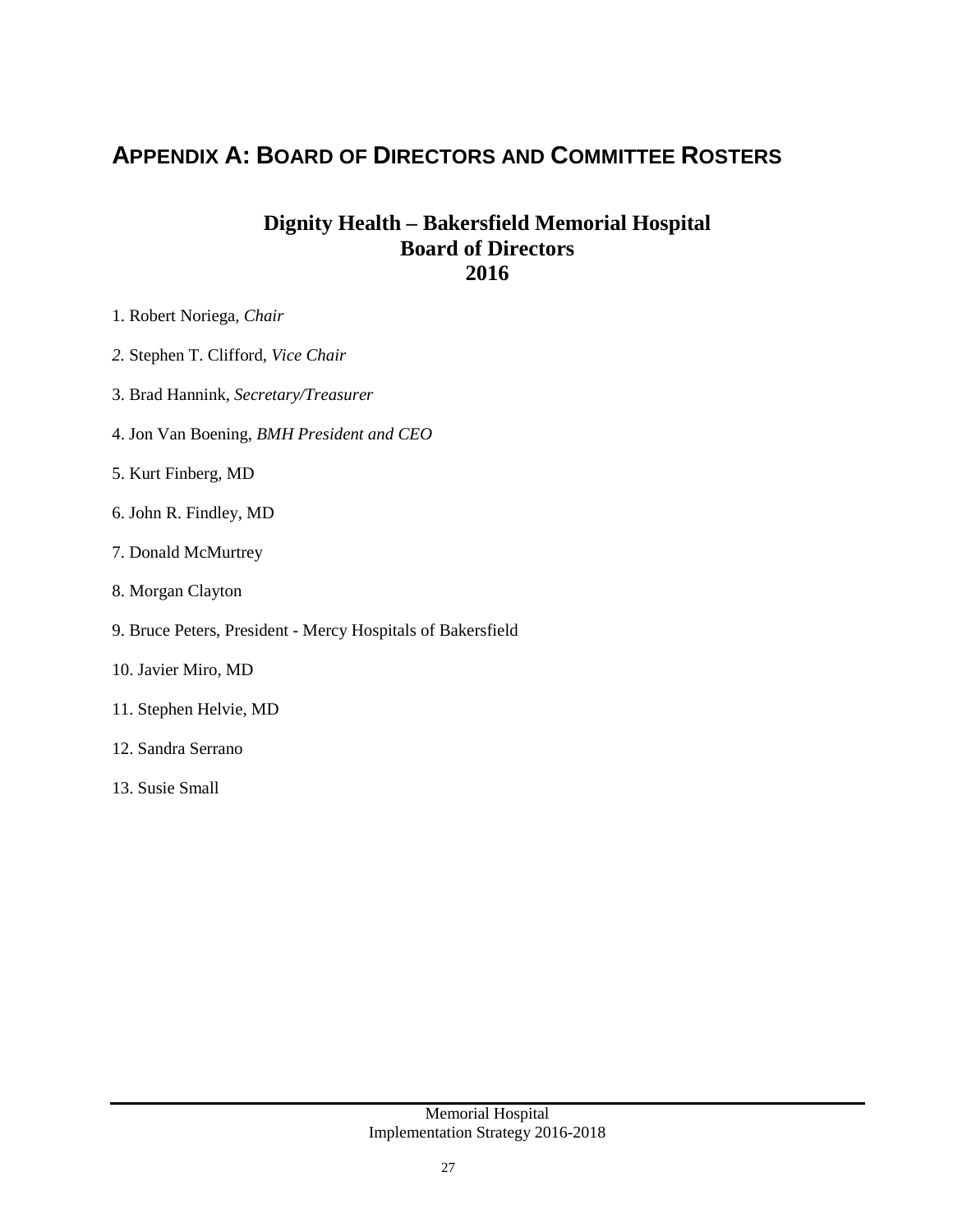### **Mercy and Memorial Hospitals Department of Special Needs and Community Outreach**

### **Community Benefit Committee Membership**

**Justin Cave, Executive Director, Advanced Center for Eyecare Morgan Clayton**, President, Tel-Tec Security **Felicia Corona,** Community Benefit CBISA Coordinator, Mercy & Memorial Hospitals **Tom Corson**, Executive Director, Kern County Network for Children **Rita Flory**, Community Benefit Coordinator, Mercy & Memorial Hospitals **Mikie Hay**, Director of Community Affairs, Jim Burke Ford **Tyler Hedden**, COO, Mercy Hospitals of Bakersfield **Della Hodson**, President, United Way Kern County **Pam Holiwell,** Assistant Director, Kern County Department of Human Services **Debbie Hull**, Regional Director, Special Needs and Community Outreach, Mercy & Memorial Hospitals **Louis Iturriria**, Director of Marketing and Member Services, Kern Health Systems **Gloria Morales**, Services Coordinator, Mercy Services Corp. **Sr. Judy Morasci**, Vice President, Mission Integration, Mercy Hospitals of Bakersfield **Genie Navarro**, Property Manager, Mercy Services Corp. **Michelle Pearl-Krizo**, Coordinator, Kern County Public Health Services Department **Norma Rojas-Mora**, Executive Director, Housing Authority of the County of Kern **Leonardo Ruiz,** Vice President, General Manager/Director of Sales, Univision Communications Inc. **Sandra Serrano**, Chancellor, Kern Community College District **Bhavna Sharma**, Lead Coordinator, Global Family Care Network **Joan Van Alstyne**, Director, Quality Improvement, Mercy Hospitals of Bakersfield **Stephanie Weber**, Vice President, Philanthropy, Mercy Hospitals of Bakersfield **Jonathan Webster**, Executive Director, Brotherhood Alliance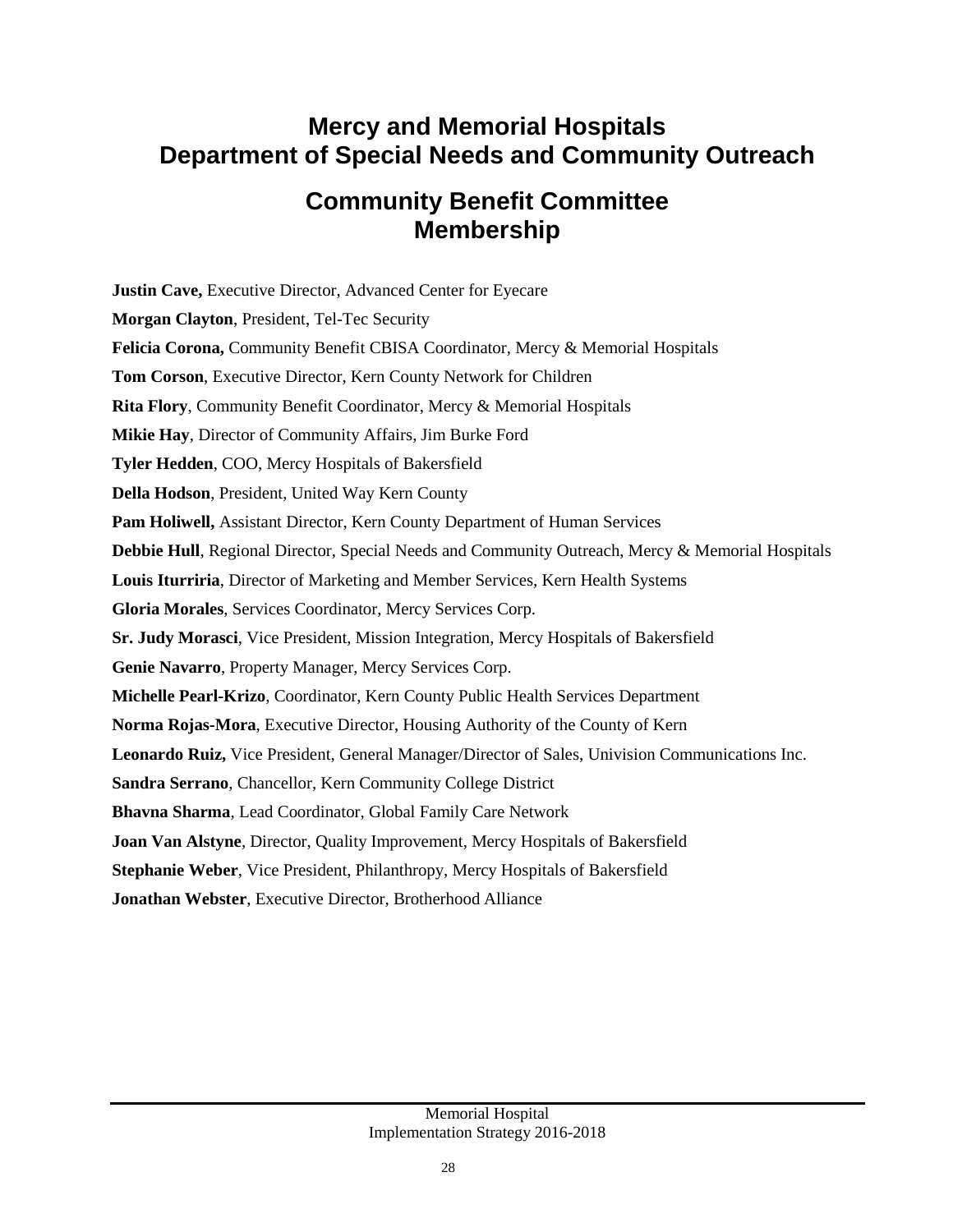## **APPENDIX B: OTHER PROGRAMS AND NON-QUANTIFIABLE BENEFITS**

Partnering with others who share our vision and values is necessary to bring about real and lasting improvements in the health care system and the health of those we serve. Dignity Health's Community Grants Program is one way we are working collaboratively to increase access to quality care and improve the social determinants of health. Dignity Health grant funds are to be used to deliver services to and improve the health and well-being of underserved populations (e.g., economically poor, women and children, mentally or physically disabled, at-risk minority, or other disenfranchised populations).

From 2013-2015, Mercy and Memorial Hospitals contributed more than \$810,000 in grant funds to community organizations that worked to increase access to health care, improve chronic disease management, and provide services for the poor.

Examples of programs receiving grant funds include:

- Westside Resource Center increased access to health care and family sustainability by providing prescription medications, transportation to medical services, lice treatment kits, car seats and safety supplies for infants, basic needs, and health and safety information for underserved children, and disenfranchised adults living in rural communities on the West Side of Kern County.
- Advanced Center for Eyecare provided eye exams and glasses for children in Kern County. Eye exams were provided in partnership with the Bakersfield City School District and the OneSight Vision Van. Children identified as needing follow up or more comprehensive exams were referred to the ACE facilities and provided specialized screening by the Ophthalmologists. Family members who were at risk of losing their vision or need preventive care were referred for counseling and services.
- Garden Pathways is a neighborhood transformation program that provided opportunities for the poor and transients residing in zip codes 93301, 93305, and 93308 to build productive lives and lead their families to educational advancement, employment, family stability, self-sufficiency, healthy living, and improved quality of life. The following priorities were addressed: neighborhood cleanup, street outreach to the homeless, literacy and GED education, job training, mentoring, referral to support services, building caring and trusting relationships and life skills education. Kern Adult Literacy Council assessed all residents who entered the program to determine their educational levels. They also offered tutors to teach adult basic education and help individuals obtain their GEDs. Westec provided participants with general industry recognized training and certification that leads to employment in agriculture, oil, or general labor.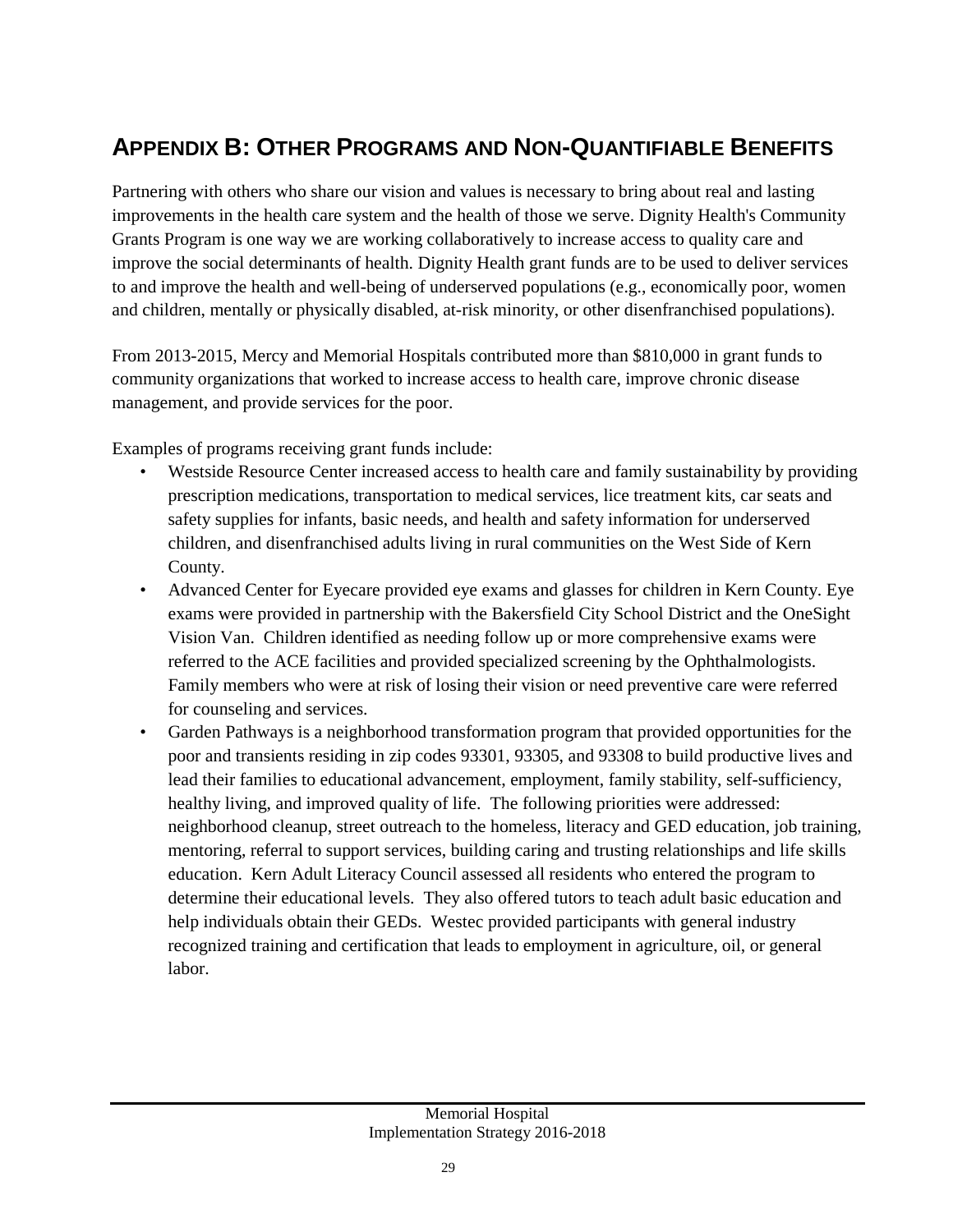#### **Making a Difference**

The community programs offered by Mercy and Memorial Hospitals have a very real impact on vulnerable community residents of Kern County. These examples illustrate our support for the community and the positive impact of our community benefit initiatives.

**Chronic Disease Self-Management Program/Diabetes Self-Management Program:** During a follow-up call to a participant of the Diabetes Self-Management Seminar, Program Specialist Luz was able to hear about the positive impact the class had on a woman who was caring for her diabetic husband. The wife now uses the textbook she received during the class to determine the amount of carbohydrates and fiber in the food that she is preparing and can make healthy food choices. Prior to the seminar her husband's blood sugar levels were typically near 400. Now, his levels are routinely between 150 and 200.

**Community Health Initiative of Kern County (CHI):** During an enrollment event, one of our Certified Enrollment Counselors was able to enroll a 50-year old woman who wasn't qualified for health benefits through her work since she worked part-time. She had immediate health needs that required medical testing, but she was uninsured and used a large portion of her income to pay for her daughter's college education. With the help of our counselor, she was able to qualify for premium assistance through Covered California and made an appointment with a primary care physician.

**Community Wellness Program**: Recently, Health Educator Coordinator Angelica saw a former participant from a nutrition class at the grocery store. The participant spoke of how the class changed her eating habits and she lost 15 lbs. She was so grateful that the class taught her how to make changes to live a healthier lifestyle.

**Homemaker Care Program:** The Homemaker Care program has enabled two elderly sisters, Wanda and Linda, who have lived with each other their entire lives, to remain together in their home. Prior to the Homemaker Care Program, they were desperately in need of care, but were too afraid of being separated to ask for help. Now, they have a caregiver they trust. She prepares their favorite meals and provides them soothing manicures for their severely arthritic hands.